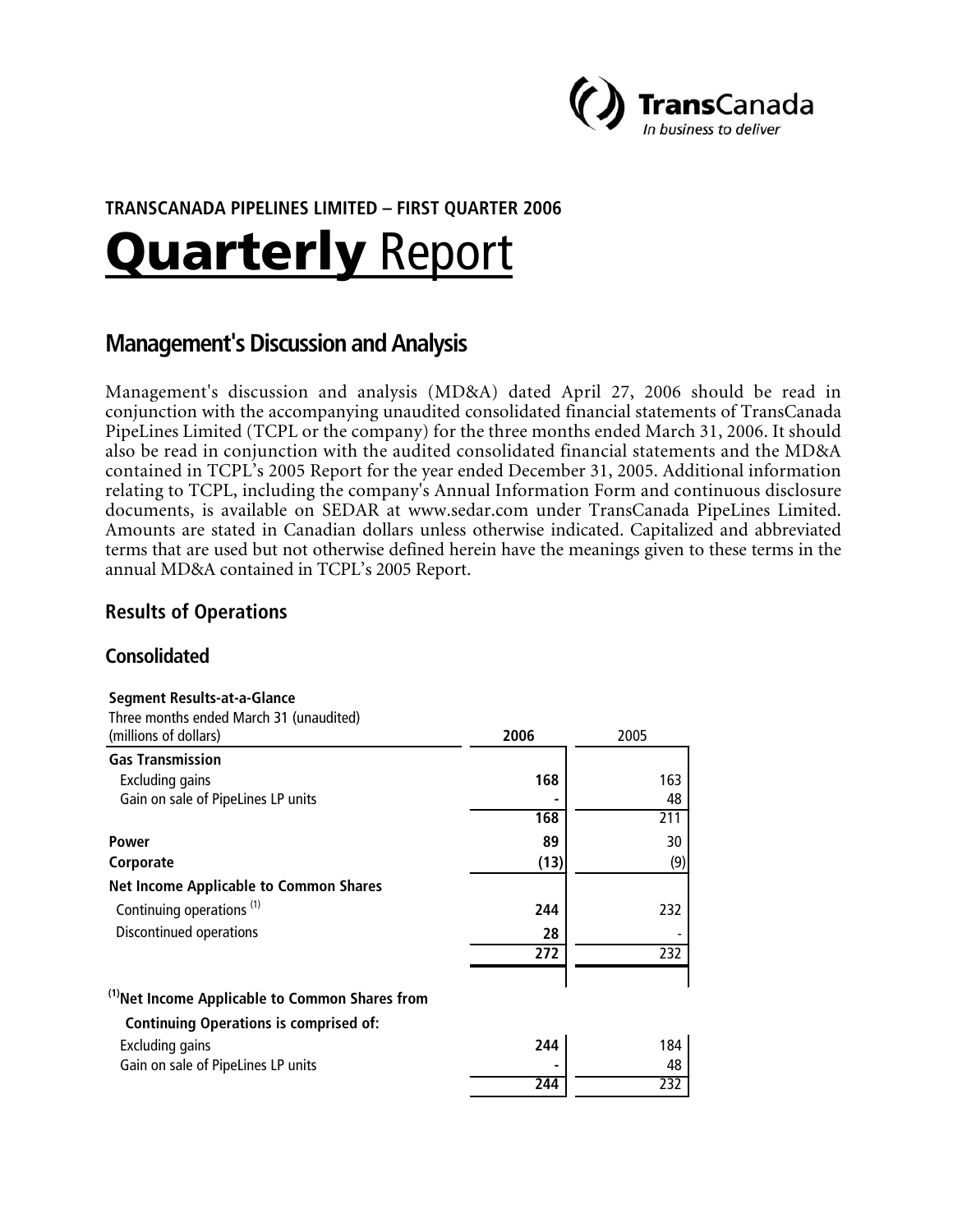TCPL's net income applicable to common shares for first quarter 2006 was \$272 million. This includes net income from discontinued operations of \$28 million reflecting bankruptcy settlements with Mirant Corporation and certain of its subsidiaries (Mirant) received in first quarter 2006 related to TCPL's Gas Marketing business divested in 2001. Net income applicable to common shares for first quarter 2005 was \$232 million.

TCPL's net income applicable to common shares from continuing operations (net earnings) for first quarter 2006 of \$244 million increased by \$12 million compared to \$232 million for the same quarter in 2005. The increase was primarily due to significantly higher net earnings from the Power segment, partially offset by a \$48 million gain on sale of the TC PipeLines, LP (PipeLines LP) units in first quarter 2005. Excluding this gain, the company reported increases in Gas Transmission earnings and Corporate net expenses compared to first quarter 2005.

The increase of \$59 million in Power's net earnings for first quarter 2006 compared to first quarter 2005 was primarily due to higher operating and other income from Bruce Power, Western Operations and Eastern Operations, partially offset by the loss of operating and other income associated with the sale of the Power LP investment in third quarter 2005.

Excluding the gain on sale of PipeLines LP units in first quarter 2005, Gas Transmission's net earnings for first quarter 2006 increased \$5 million primarily due to higher net earnings from GTN as a result of a \$29 million bankruptcy settlement (\$18 million after tax) with Mirant, a former shipper on the Gas Transmission Northwest System. In addition, TCPL's Other Gas Transmission businesses had higher net earnings mainly due to improved natural gas storage net earnings. These increases were partially offset by lower net earnings from the Canadian Mainline and Alberta System, primarily as a result of lower rates of return on common equity (ROE) and lower average investment bases in first quarter 2006 compared to first quarter 2005.

The increase of \$4 million in Corporate's net expenses in first quarter 2006 was primarily due to increased interest costs.

Funds generated from operations of \$516 million for first quarter 2006 increased \$96 million compared to first quarter 2005.

# **Forward-Looking Information**

Certain information in this MD&A includes forward-looking statements. All forward-looking statements are based on TCPL's beliefs and assumptions based on information available at the time the assumptions were made. Forward-looking statements relate to, among other things, anticipated financial performance, business prospects, strategies, regulatory developments, new services, market forces, commitments and technological developments. By its nature, such forward-looking information is subject to various risks and uncertainties, including those material risks discussed in the MD&A contained in TCPL's 2005 Report under "Gas Transmission – Business Risks" and "Power – Business Risks", which could cause TCPL's actual results and experience to differ materially from the anticipated results or other expectations expressed. The material assumptions in making these forward-looking statements are disclosed in this MD&A under the heading "Outlook" and in the MD&A contained in the 2005 Report under the headings "Overview and Strategic Priorities", "Gas Transmission – Opportunities and Developments", "Gas Transmission – Outlook", "Power – Opportunities and Developments" and "Power – Outlook". Readers are cautioned not to place undue reliance on this forward-looking information, which is given as of the date it is expressed in this MD&A or otherwise, and TCPL undertakes no obligation to update publicly or revise any forward-looking information, whether as a result of new information, future events or otherwise.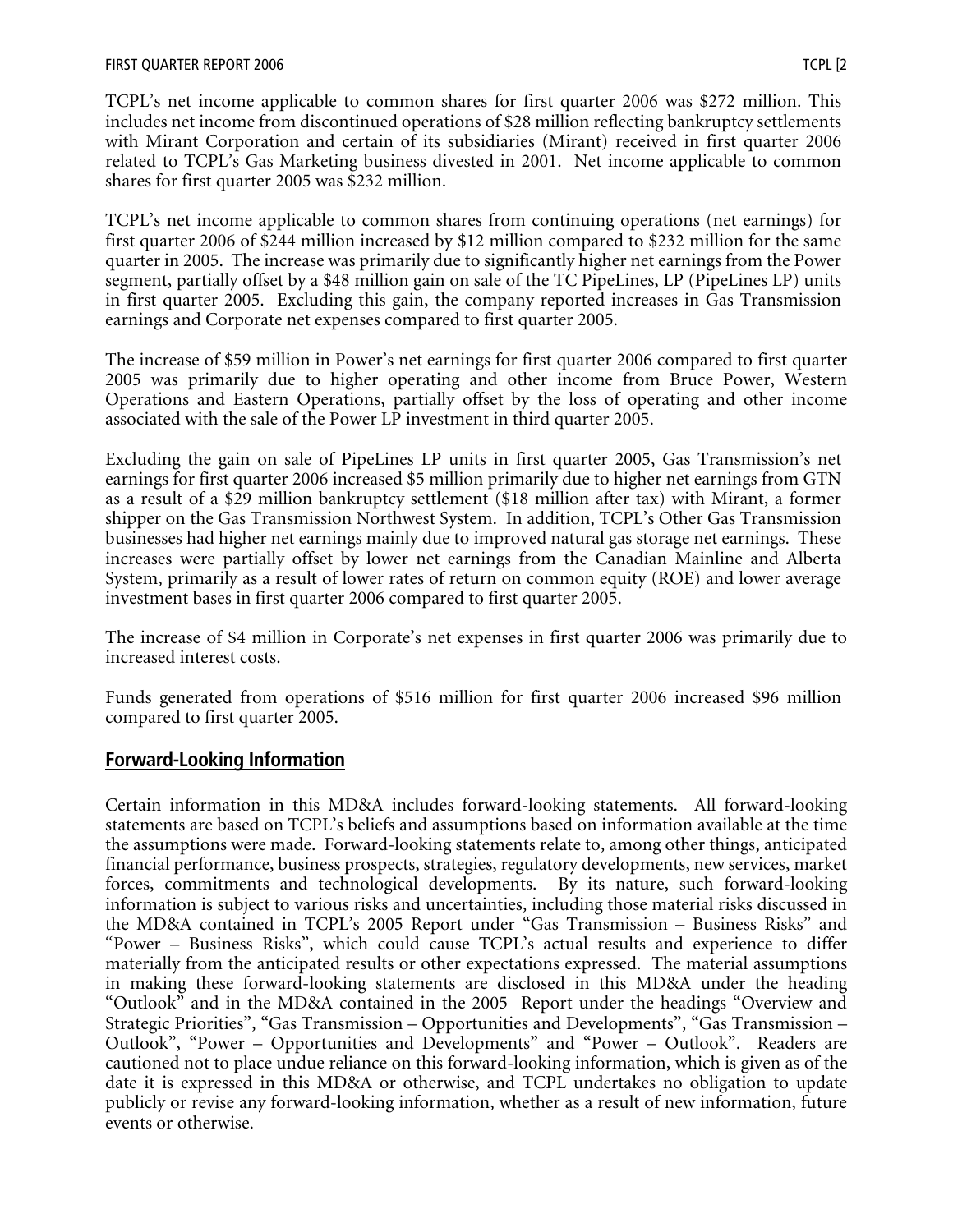## **Gas Transmission**

The Gas Transmission business generated net earnings of \$168 million for the quarter ended March 31, 2006 compared to \$211 million for the same quarter in 2005.

## **Gas Transmission Results-at-a-Glance**

Three months ended March 31 (unaudited)

| (millions of dollars)                            | 2006           | 2005           |
|--------------------------------------------------|----------------|----------------|
| <b>Wholly-Owned Pipelines</b>                    |                |                |
| <b>Canadian Mainline</b>                         | 59             | 63             |
| Alberta System                                   | 33             | 37             |
| <b>GTN</b>                                       | 32             | 23             |
| Foothills System                                 | 5              | 5              |
| <b>BC System</b>                                 | 2              | 2              |
|                                                  | 131            | 130            |
| <b>Other Gas Transmission</b>                    |                |                |
| <b>Great Lakes</b>                               | 12             | 14             |
| Iroquois                                         | 4              | 4              |
| PipeLines LP                                     | 1              | 4              |
| Portland                                         | 6              | 6              |
| <b>Ventures LP</b>                               | 3              | 3              |
| <b>TQM</b>                                       | $\overline{2}$ | $\overline{2}$ |
| CrossAlta and other natural gas storage          | 14             | 5              |
| <b>TransGas</b>                                  | 3              | 3              |
| Northern Development                             | (1)            | (1)            |
| General, administrative, support costs and other | (7)            | (7)            |
|                                                  | 37             | 33             |
| Gain on sale of PipeLines LP units               |                | 48             |
|                                                  | 37             | 81             |
| <b>Net Earnings</b>                              | 168            | 211            |

# Wholly-Owned Pipelines

Canadian Mainline's first quarter 2006 net earnings of \$59 million decreased \$4 million compared to first quarter 2005. This decrease was primarily due to a lower ROE, as determined by the National Energy Board (NEB), of 8.88 per cent in 2006 compared to 9.46 per cent in 2005 and a lower average investment base. The net earnings decline related to ROE and average investment base was partially offset by an increase in the deemed common equity ratio from 33 to 36 per cent as determined by the NEB in its decision on the Canadian Mainline's 2004 Tolls and Tariff Application (Phase II), released in April 2005.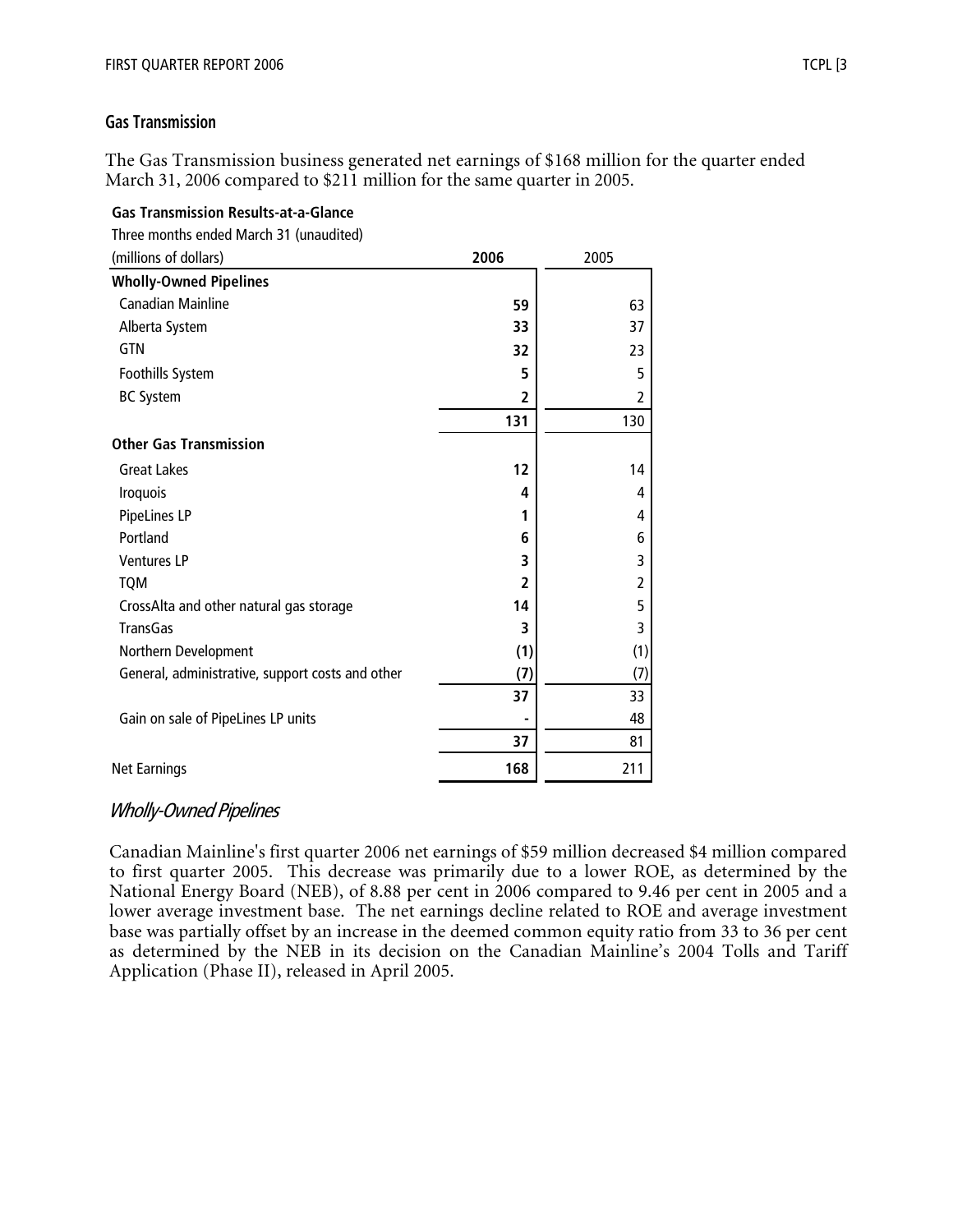The Alberta System's net earnings of \$33 million in first quarter 2006 decreased \$4 million compared to \$37 million in first quarter 2005. The decrease was primarily due to a lower average investment base as well as a lower ROE in 2006 compared to 2005. Net earnings in first quarter 2006 reflected an ROE of 8.93 per cent on deemed common equity of 35 per cent compared to an ROE of 9.50 per cent on deemed common equity of 35 per cent in first quarter 2005.

GTN's first quarter 2006 net earnings of \$32 million were \$9 million higher than net earnings for first quarter 2005 primarily due to a \$29 million bankruptcy settlement (\$18 million after tax) in first quarter 2006 with Mirant, a former shipper on the Gas Transmission Northwest System, partially offset by lower transportation revenues and the impact of a weaker U.S. dollar in first quarter 2006. In addition, first quarter 2005 results included \$4 million of net earnings related to the amortization of the fair value adjustment on long-term debt included in the GTN purchase price allocation in late 2004.

# **Operating Statistics**

|                             |                         |          |                               |       |      | Gas              |     |      |                  |      |                  |
|-----------------------------|-------------------------|----------|-------------------------------|-------|------|------------------|-----|------|------------------|------|------------------|
| Three months ended March 31 |                         |          |                               |       |      | Transmission     |     |      |                  |      |                  |
| (unaudited)                 |                         | Canadian |                               |       |      | <b>Northwest</b> |     |      |                  |      |                  |
|                             | Mainline <sup>(1)</sup> |          | Alberta System <sup>(2)</sup> |       |      | System $(3)$     |     |      | Foothills System |      | <b>BC System</b> |
|                             | 2006                    | 2005     | 2006                          | 2005  | 2006 | 2005             |     | 2006 | 2005             | 2006 | 2005             |
| Average investment base     |                         |          |                               |       |      |                  |     |      |                  |      |                  |
| (\$ millions)               | 7.471                   | 7.910    | 4.319                         | 4,559 | n/a  | n/a              | (3) | 661  | 693              | 209  | 220              |
| Delivery volumes (Bcf)      |                         |          |                               |       |      |                  |     |      |                  |      |                  |
| Total                       | 829                     | 767      | 1,062                         | 1.051 | 171  | 215              |     | 263  | 287              | 82   | 94               |
| Average per day             | 9.2                     | 8.5      | 11.8                          | 11.7  | 1.9  | 2.4              |     | 2.9  | 3.2              | 0.9  | 1.1              |

 $<sup>(1)</sup>$  Canadian Mainline deliveries originating at the Alberta border and in Saskatchewan for the three months ended</sup> March 31, 2006 were 584 Bcf (2005 - 531 Bcf); average per day was 6.5 Bcf (2005 - 5.9 Bcf).

 $^{(2)}$  Field receipt volumes for the Alberta System for the three months ended March 31, 2006 were 1,021 Bcf (2005 - 965 Bcf); average per day was 11.3 Bcf (2005 - 10.7 Bcf).

<sup>(3)</sup> The Gas Transmission Northwest System operates under a fixed rate model approved by the United States Federal Energy Regulatory Commission and, as a result, the system's current results are not dependent on average investment base.

# Other Gas Transmission

TCPL's proportionate share of net earnings from Other Gas Transmission was \$37 million for the three months ended March 31, 2006 compared to \$81 million for the same period in 2005. First quarter 2005 results included a \$48 million after-tax gain on the sale of PipeLines LP units. Excluding this gain, net earnings for first quarter 2006 increased \$4 million compared to the same period in 2005. The increase was mainly due to higher net earnings from CrossAlta as a result of increased capacity and higher natural gas storage spreads, and a contribution from other contracted third party natural gas storage capacity in Alberta. These increases were partially offset by the negative impact of a weaker U.S. dollar in first quarter 2006 and lower net earnings from PipeLines LP due to a lower ownership interest in 2006.

As at March 31, 2006, TCPL had advanced \$96 million to the Aboriginal Pipeline Group with respect to the Mackenzie Gas Pipeline Project, and had capitalized \$21 million of costs related to the Broadwater project and \$8 million related to the Keystone pipeline.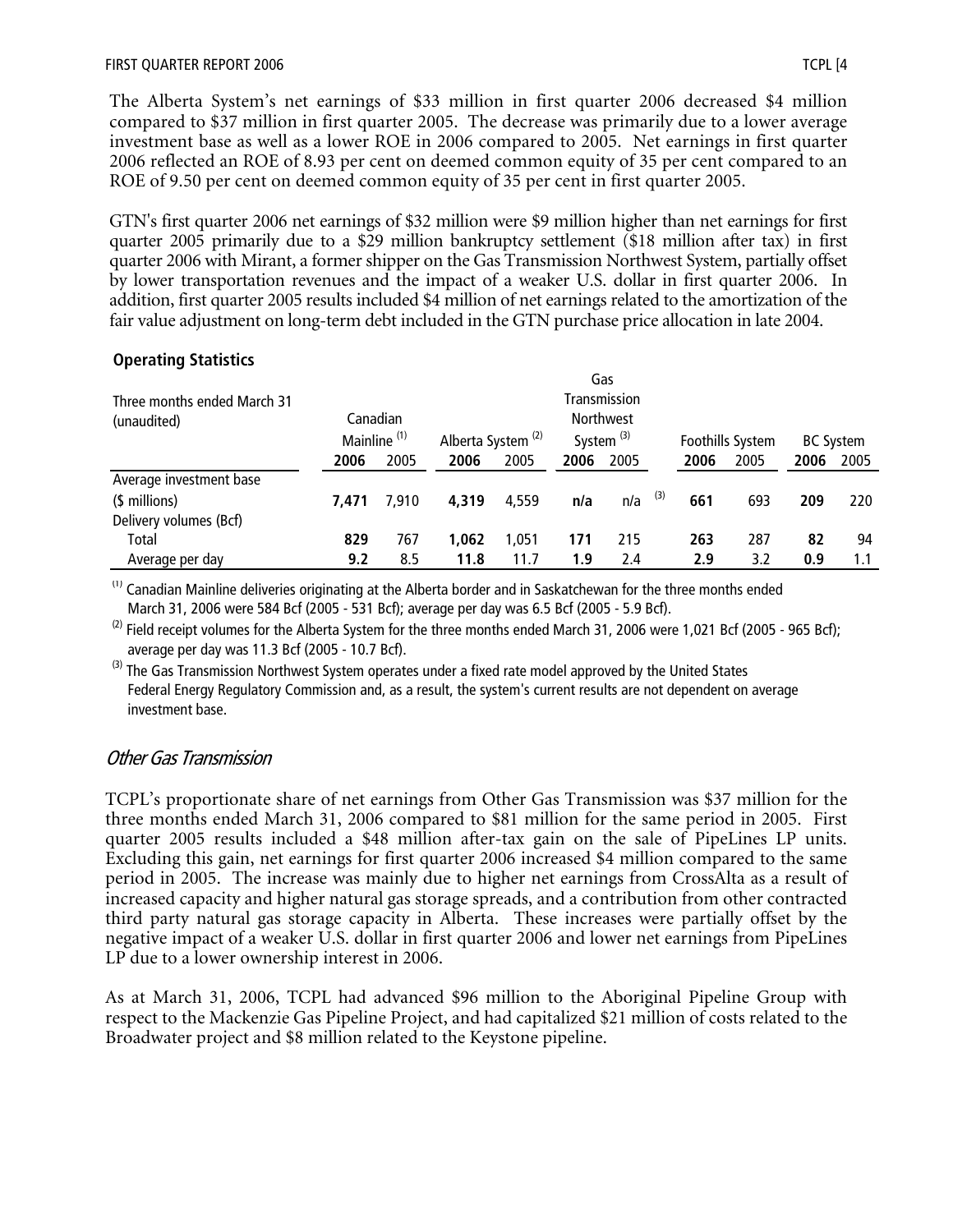#### **Power**

#### **Power Results-at-a-Glance**

Three months ended March 31 (unaudited)

| (millions of dollars)                            | 2006 | 2005 |
|--------------------------------------------------|------|------|
| <b>Bruce Power</b>                               | 63   | 30   |
| Western operations                               | 58   | 30   |
| Eastern operations                               | 49   |      |
| Power LP investment                              | ۰    |      |
| General, administrative, support costs and other | (25) | (28) |
| Operating and other income                       | 145  | 46   |
| Financial charges                                | (7)  | (4)  |
| Interest income and other                        | 2    |      |
| Income taxes                                     | (51) | (15) |
| Net Earnings                                     | 89   | 30   |

Power's net earnings of \$89 million in first quarter 2006 increased \$59 million compared to \$30 million reported in first quarter 2005 due to higher operating and other income from Bruce Power, Western Operations and Eastern Operations, partially offset by the loss of operating and other income associated with the sale of the Power LP investment in third quarter 2005.

Bruce Power's contribution to operating and other income increased \$33 million in first quarter 2006 compared to first quarter 2005, primarily due to higher generation volumes, higher overall realized prices and an increased ownership interest in the Bruce A facilities, effective October 31, 2005.

Western Operations' operating and other income was \$28 million higher in first quarter 2006 compared to first quarter 2005 primarily due to incremental earnings from the December 31, 2005 acquisition of the 756 megawatt (MW) Sheerness power purchase arrangement (PPA) and improved margins from higher overall realized power prices and higher market heat rates on uncontracted volumes sold.

Eastern Operations' operating and other income was \$44 million higher in first quarter 2006 compared to first quarter 2005 primarily due to contributions from the TC Hydro generation assets acquired on April 1, 2005, margins earned in 2006 on transportation related to unutilized OSP natural gas fuel and a first quarter 2005 one-time contract restructuring payment from OSP to its natural gas fuel suppliers.

## Bruce Power

Effective October 31, 2005, TCPL increased its interest in the Bruce A units through the formation of the Bruce A partnership. Bruce A subleases its facilities from Bruce B. TCPL commenced proportionately consolidating its investments in Bruce A and Bruce B effective October 31, 2005. The following Bruce Power financial results reflect the operations of the full six-unit operation for both periods.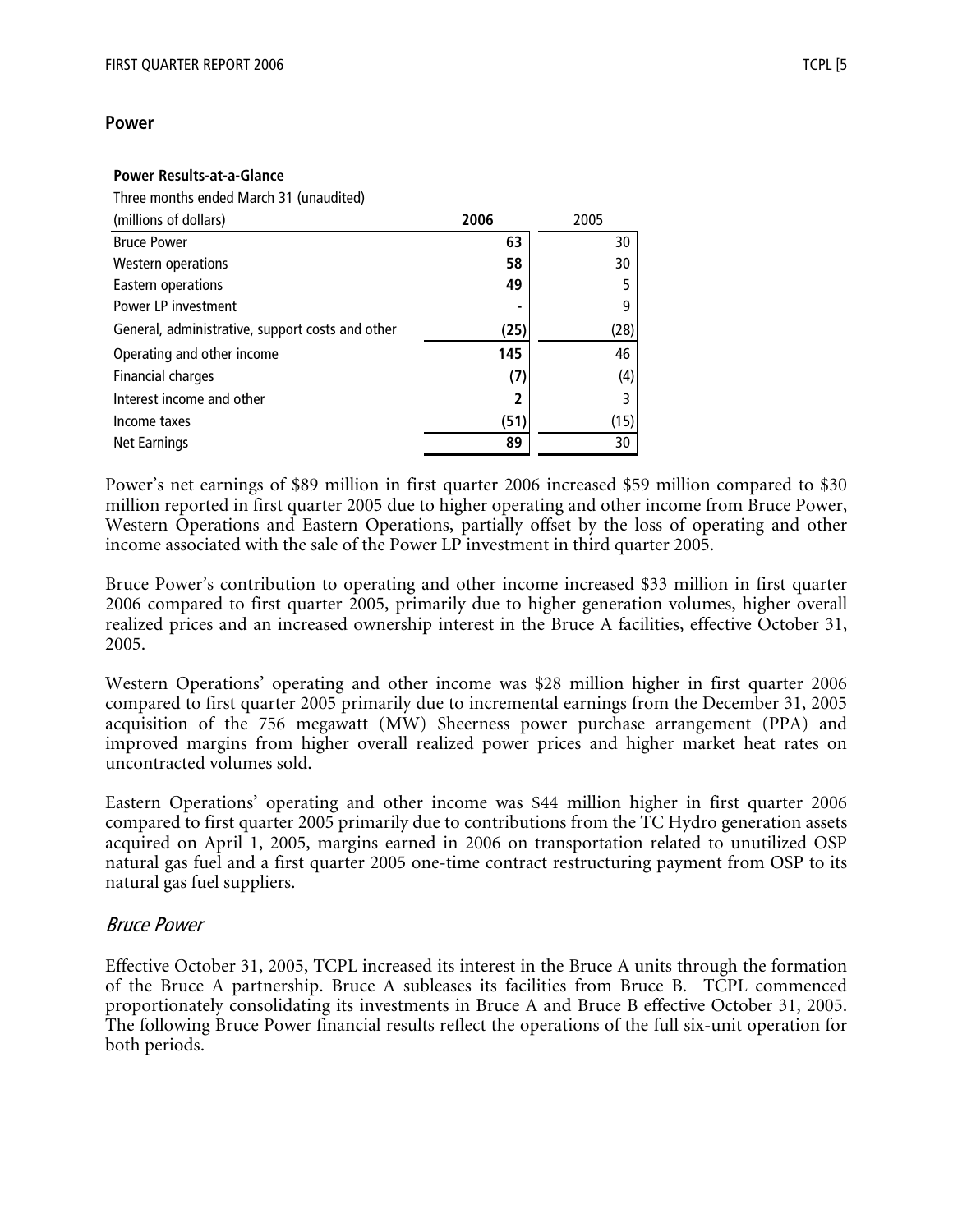#### **Bruce Power Results-at-a-Glance(1)**

Three months ended March 31 (unaudited)

| (millions of dollars)                     | 2006  | 2005  |
|-------------------------------------------|-------|-------|
| Bruce Power (100 per cent basis)          |       |       |
| <b>Revenues</b>                           |       |       |
| Power                                     | 479   | 411   |
| Other <sup>(2)</sup>                      | 17    | 7     |
|                                           | 496   | 418   |
| Operating expenses                        |       |       |
| Operations and maintenance                | (220) | (205) |
| Fuel                                      | (20)  | (19)  |
| Supplemental rent                         | (43)  | (41)  |
| Depreciation and amortization             | (31)  | (48)  |
|                                           | (314) | (313) |
| Operating income                          | 182   | 105   |
| Financial charges under equity accounting | ÷,    | (17)  |
|                                           | 182   | 88    |
|                                           |       |       |
| TCPL's proportionate share                | 62    | 28    |
| Adjustments                               | 1     | 2     |
| TCPL's operating and other income from    |       |       |
| Bruce Power <sup>(3)</sup>                | 63    | 30    |
|                                           |       |       |
|                                           |       |       |
| <b>Bruce Power - Other Information</b>    |       |       |
| Plant availability                        |       |       |
| <b>Bruce A</b>                            | 78%   |       |
| <b>Bruce B</b>                            | 95%   |       |
| <b>Combined Bruce Power</b>               | 90%   | 81%   |
| Sales volumes (GWh) <sup>(4)</sup>        |       |       |
| Bruce A - 100 per cent                    | 2,520 |       |
| Bruce B - 100 per cent                    | 6,620 |       |
| Combined Bruce Power - 100 per cent       | 9,140 | 8,221 |
| TCPL's proportionate share                | 3,306 | 2,598 |
| Results per MWh <sup>(5)</sup>            |       |       |
| <b>Bruce A revenues</b>                   | \$57  |       |
| <b>Bruce B revenues</b>                   | \$50  |       |
| <b>Combined Bruce Power revenues</b>      | \$52  | \$50  |
| Fuel                                      | \$2   | \$2   |
| Total operating expenses <sup>(6)</sup>   | \$34  | \$38  |
| Percentage of output sold to spot market  | 38%   | 50%   |

 $(1)$  All information in the table includes adjustments to eliminate the effects of intercompany transactions between Bruce A and Bruce B.

 $^{(2)}$  Includes fuel cost recoveries for Bruce A of \$6 million for the three months ended March 31, 2006.

<sup>(3)</sup> TCPL's consolidated equity income included \$30 million for the three months ended March 31, 2005 representing TCPL's 31.6 per cent share of Bruce Power earnings for the period.

<sup>(4)</sup> Gigawatt hours.

(5) Megawatt hours.

(6) Net of cost recoveries.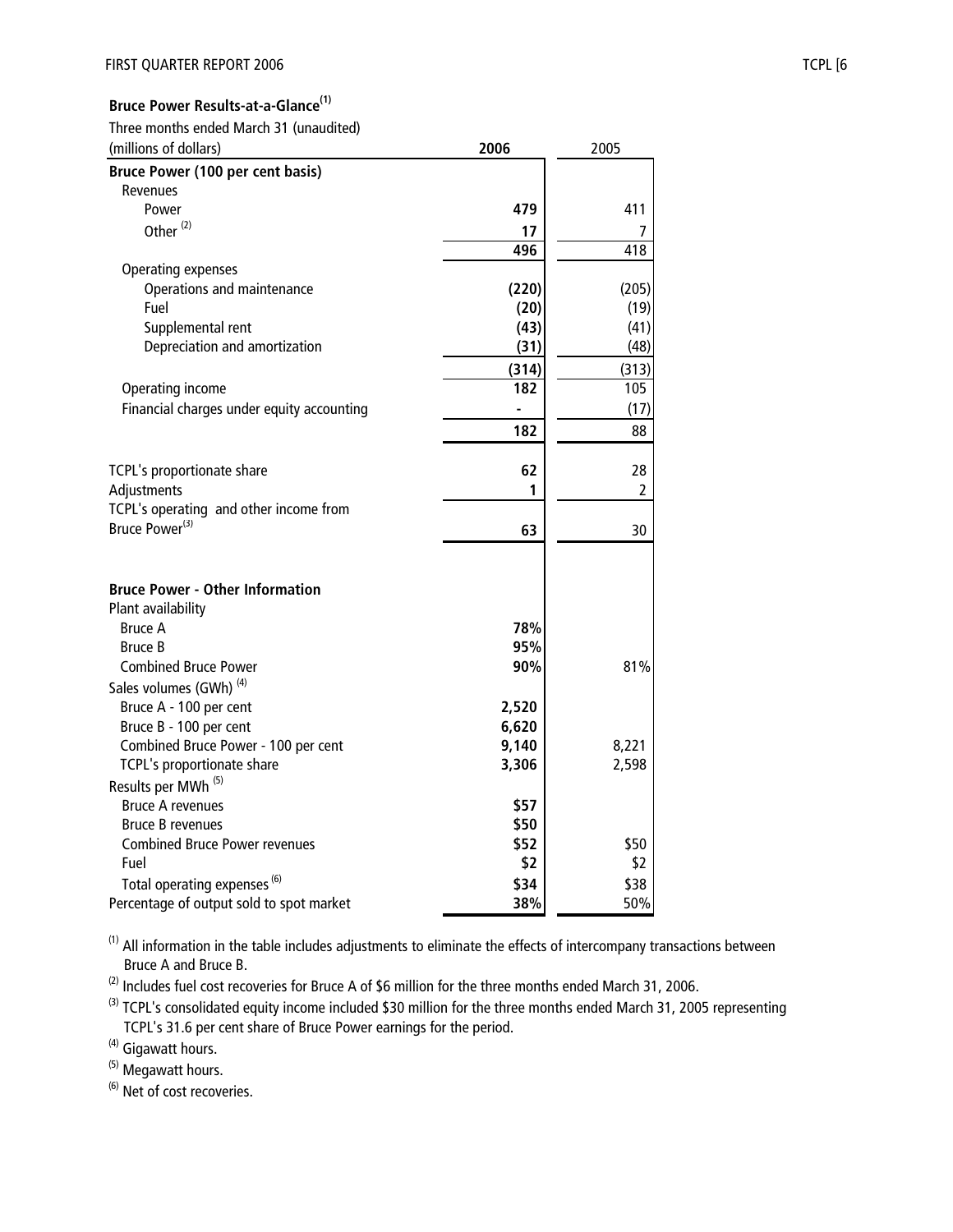TCPL's operating and other income of \$63 million from its combined investment in Bruce Power increased \$33 million in first quarter 2006 compared to first quarter 2005, primarily due to higher generation volumes, higher overall realized prices and an increased ownership interest in the Bruce A facilities, effective October 31, 2005. TCPL's share of Bruce Power's generation for first quarter 2006 increased 708 GWh to 3,306 GWh compared to first quarter 2005 generation of 2,598 GWh as a result of fewer planned maintenance outage days in first quarter 2006 than in first quarter 2005 and an increased ownership interest in the Bruce A facilities.

Bruce Power prices achieved during first quarter 2006 were \$52 per MWh, compared to \$50 per MWh in first quarter 2005. Bruce Power operating expenses (net of fuel cost recoveries) in first quarter 2006 decreased to \$34 per MWh from \$38 MWh in first quarter 2005 primarily due to increased output in first quarter 2006 combined with costs incurred in first quarter 2005 related to one additional planned maintenance outage compared to the same quarter in 2006.

Approximately 30 reactor days of planned maintenance outages as well as 13 reactor days of unplanned outages occurred on the six operating units in first quarter 2006. In first quarter 2005, Bruce Power experienced 70 reactor days of planned maintenance outages and 25 reactor days of unplanned outages. The Bruce Power units ran at a combined average availability of 90 per cent in first quarter 2006, compared to an 81 per cent average availability during first quarter 2005.

The overall plant availability percentage in 2006 is still expected to be in the low 90s for the four Bruce B units and in the low 80s for the two operating Bruce A units. A planned one month maintenance outage on Bruce A Unit 3 was completed during first quarter 2006 and a planned two month maintenance outage of Bruce A Unit 4 commenced on April 22, 2006. The only planned maintenance outage for 2006 for Bruce B is an approximate two month outage scheduled for Unit 8 beginning in third quarter 2006.

Income for Bruce B is directly impacted by fluctuations in wholesale spot market prices for electricity. Income from both Bruce A and Bruce B units is impacted by overall plant availability, which in turn is impacted by scheduled and unscheduled maintenance. As a result of the contract with the Ontario Power Authority (OPA), all of the output from Bruce A is sold at a fixed price of \$57.37 per MWh (before recovery of fuel costs from the OPA) and sales from the Bruce B Units 5 to 8 are subject to a floor price of \$45 per MWh. Both of these reference prices are adjusted annually on April 1 for inflation and other potential adjustments per the terms of the contract with OPA. Effective April 1, 2006, the Bruce A fixed price is \$58.63 per MWh and the Bruce B floor price is \$45.99 per MWh. To further reduce its exposure to spot market prices, Bruce B has entered into fixed price sales contracts to sell forward approximately 9,900 GWh of output for the remainder of 2006 and 5,100 GWh of output for 2007.

Bruce A's capital program for the restart and refurbishment project is expected to total approximately \$4.25 billion with TCPL's share being approximately \$2.125 billion. As at March 31, 2006, Bruce A had incurred \$468 million with respect to the restart and refurbishment project.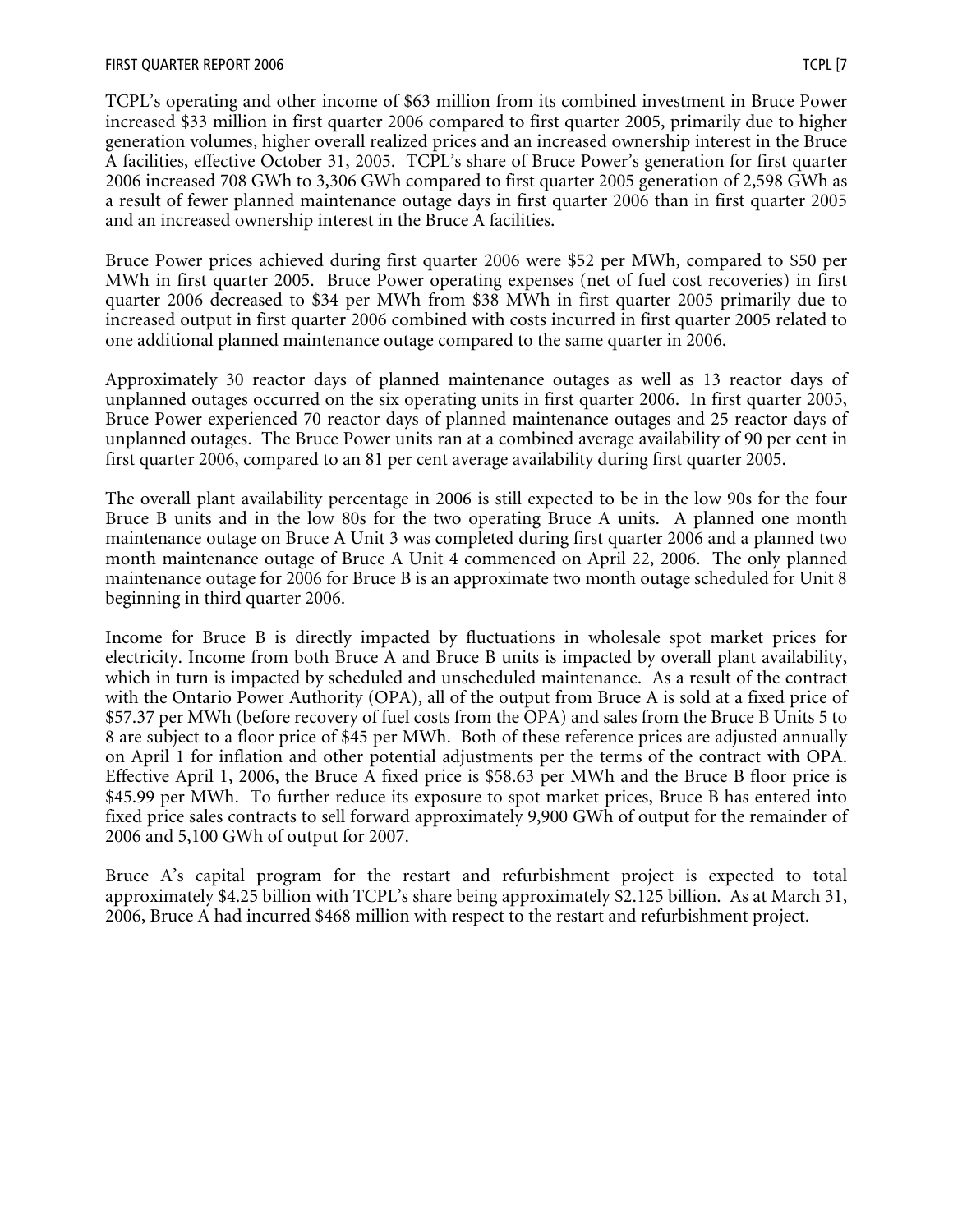## Western Operations

#### **Western Operations Results-at-a-Glance**

Three months ended March 31 (unaudited)

| (millions of dollars)      | 2006  | 2005  |
|----------------------------|-------|-------|
| Revenue                    |       |       |
| Power                      | 275   | 164   |
| Other <sup>(1)</sup>       | 64    | 42    |
|                            | 339   | 206   |
| Cost of sales              |       |       |
| Power                      | (190) | (110) |
| Other <sup>(2)</sup>       | (48)  | (28)  |
|                            | (238) | (138) |
| Other costs and expenses   | (38)  | (33)  |
| Depreciation               | (5)   | (5)   |
| Operating and other income | 58    | 30    |

(1) Includes Cancarb Thermax and natural gas sales.

 $(2)$  Other cost of sales includes the cost of natural gas sold.

#### **Western Operations Sales Volumes**

Three months ended March 31 (unaudited)

| (GWh)                             | 2006  | 2005  |
|-----------------------------------|-------|-------|
| <b>Supply</b>                     |       |       |
| Generation                        | 585   | 636   |
| Purchased                         |       |       |
| Sundance A & B and Sheerness PPAs | 3,391 | 1,831 |
| Other purchases                   | 486   | 731   |
|                                   | 4,462 | 3,198 |
| <b>Contracted vs. Spot</b>        |       |       |
| Contracted                        | 2,022 | 2,685 |
| Spot                              | 2,440 | 513   |
|                                   | 4,462 | 3,198 |

Western Operations' operating and other income of \$58 million in first quarter 2006 was \$28 million higher compared to first quarter 2005 primarily due to incremental earnings from the December 31, 2005 acquisition of the 756 MW Sheerness PPA. Operating and other income was also higher due to increased margins in first quarter 2006 compared to first quarter 2005 from higher overall realized power prices and higher market heat rates on uncontracted volumes of power generated. The market heat rate is determined by dividing the average price of power per MWh by the average price of natural gas per gigajoule (GJ) for a given period. Market heat rates increased by approximately 11 per cent as a result of an approximate 24 per cent (\$10.85 per MWh) increase in spot market power prices in first quarter 2006 compared to the same quarter in 2005, while average spot market natural gas prices in Alberta increased by approximately 10 per cent (\$0.65 per GJ). A significant portion of power sales volumes were sold into the spot market in first quarter 2006 due to the acquisition of the Sheerness PPA. TCPL manages the sale of its supply volumes on a portfolio basis. Depending on market conditions, TCPL will commit a portion of this supply to long-term sales arrangements with the remaining volumes subject to spot market price volatility. This approach to portfolio management assists in minimizing costs in situations where TCPL would otherwise have to purchase electricity in the open market to fulfill its contractual sales obligations.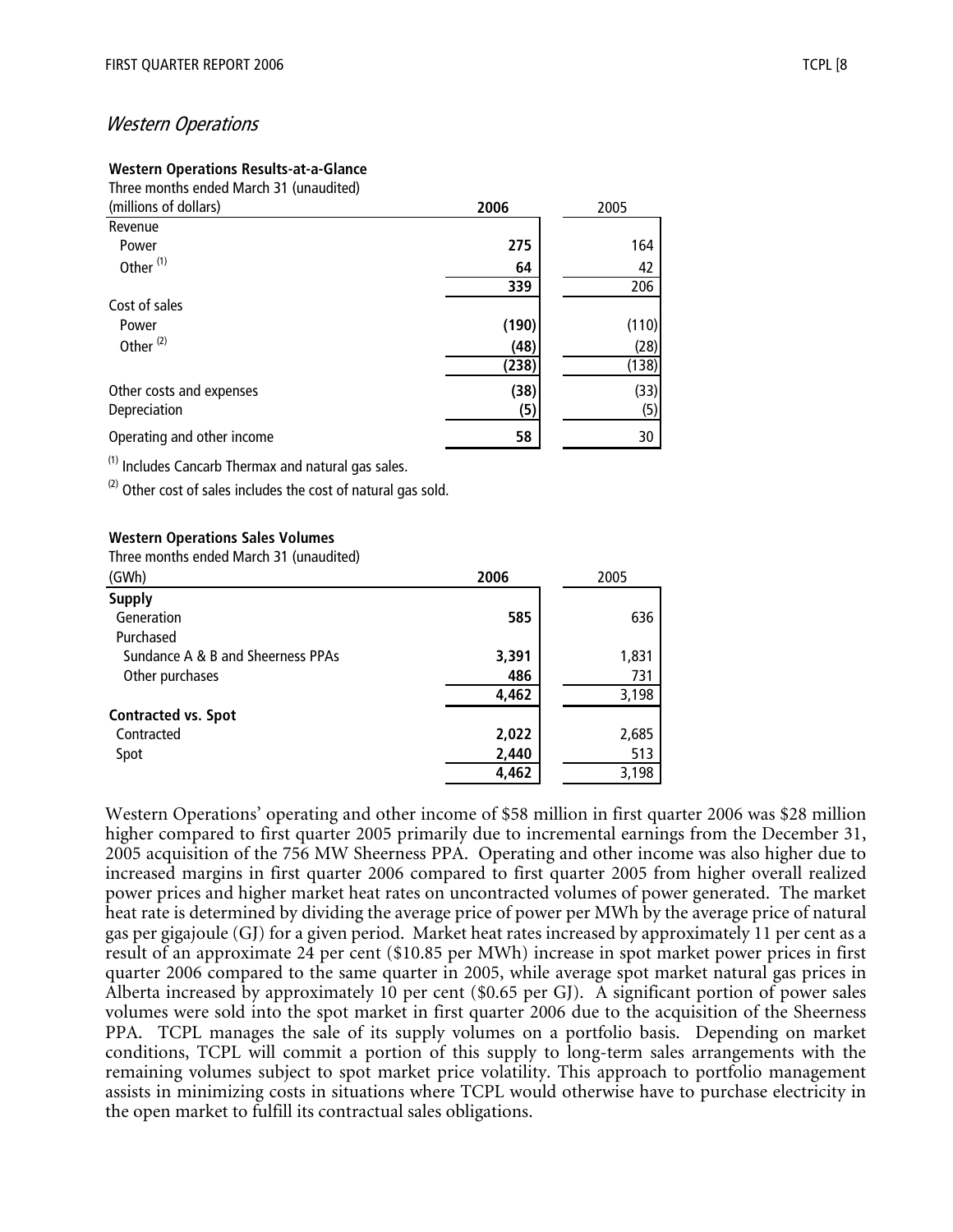Western Operations' power sales revenues and power cost of sales increased in first quarter 2006 compared to first quarter 2005 primarily due to the acquisition of the Sheerness PPA, effective December 31, 2005, and higher overall realized power prices in first quarter 2006. Generation volumes of 585 GWh in first quarter 2006 decreased 51 GWh compared to first quarter 2005 primarily due to reduced dispatch from the MacKay River facility. The Bear Creek facility is expected to be back in service in mid-2006. Purchased power volumes and the percentage of power volumes sold into the Alberta spot market increased in first quarter 2006 due to the acquisition of the Sheerness PPA. A significant portion of the Sheerness PPA purchased volumes were not sold under contract and were subject to spot market prices. As a result, approximately 55 per cent of power sales volumes were sold into the spot market in first quarter 2006 compared to 16 per cent in first quarter 2005. To reduce its exposure to spot market prices on uncontracted volumes, as at March 31, 2006, Western Operations had fixed price sales contracts to sell approximately 7,800 GWh of power for the remainder of 2006 and approximately 6,000 GWh of power for 2007.

## Eastern Operations

| Three months ended March 31 (unaudited)    |       |       |
|--------------------------------------------|-------|-------|
| (millions of dollars)                      | 2006  | 2005  |
| Revenue                                    |       |       |
| Power                                      | 161   | 115   |
| Other <sup>(1)</sup>                       | 117   | 70    |
|                                            | 278   | 185   |
| Cost of sales                              |       |       |
| Power                                      | (101) | (62)  |
| Other <sup>(1)</sup>                       | (96)  | (65)  |
|                                            | (197) | (127) |
| Other costs and expenses                   | (25)  | (49)  |
| Depreciation                               | (7)   | (4)   |
| Operating and other income                 | 49    | 5     |
|                                            |       |       |
| <sup>(1)</sup> Other includes natural gas. |       |       |
| <b>Eastern Operations Sales Volumes</b>    |       |       |
| Three months ended March 31 (unaudited)    |       |       |
| (GWh)                                      | 2006  | 2005  |
| <b>Supply</b>                              |       |       |
| Generation                                 | 705   | 444   |
| Purchased                                  | 730   | 811   |
|                                            | 1,435 | 1,255 |
| <b>Contracted vs. Spot</b>                 |       |       |
| Contracted                                 | 1,383 | 1,189 |
| Spot                                       | 52    | 66    |
|                                            | 1,435 | 1,255 |

#### **Eastern Operations Results-at-a-Glance**

Operating and other income in first quarter 2006 from Eastern Operations of \$49 million was \$44 million higher compared to \$5 million in first quarter 2005. The increase was primarily due to incremental income from the TC Hydro generation assets acquired on April 1, 2005, margins earned in 2006 on transportation related to unutilized OSP natural gas fuel and a \$16 million pre-tax (\$10 million after-tax) first quarter 2005 one-time contract restructuring payment from OSP to its natural gas fuel suppliers.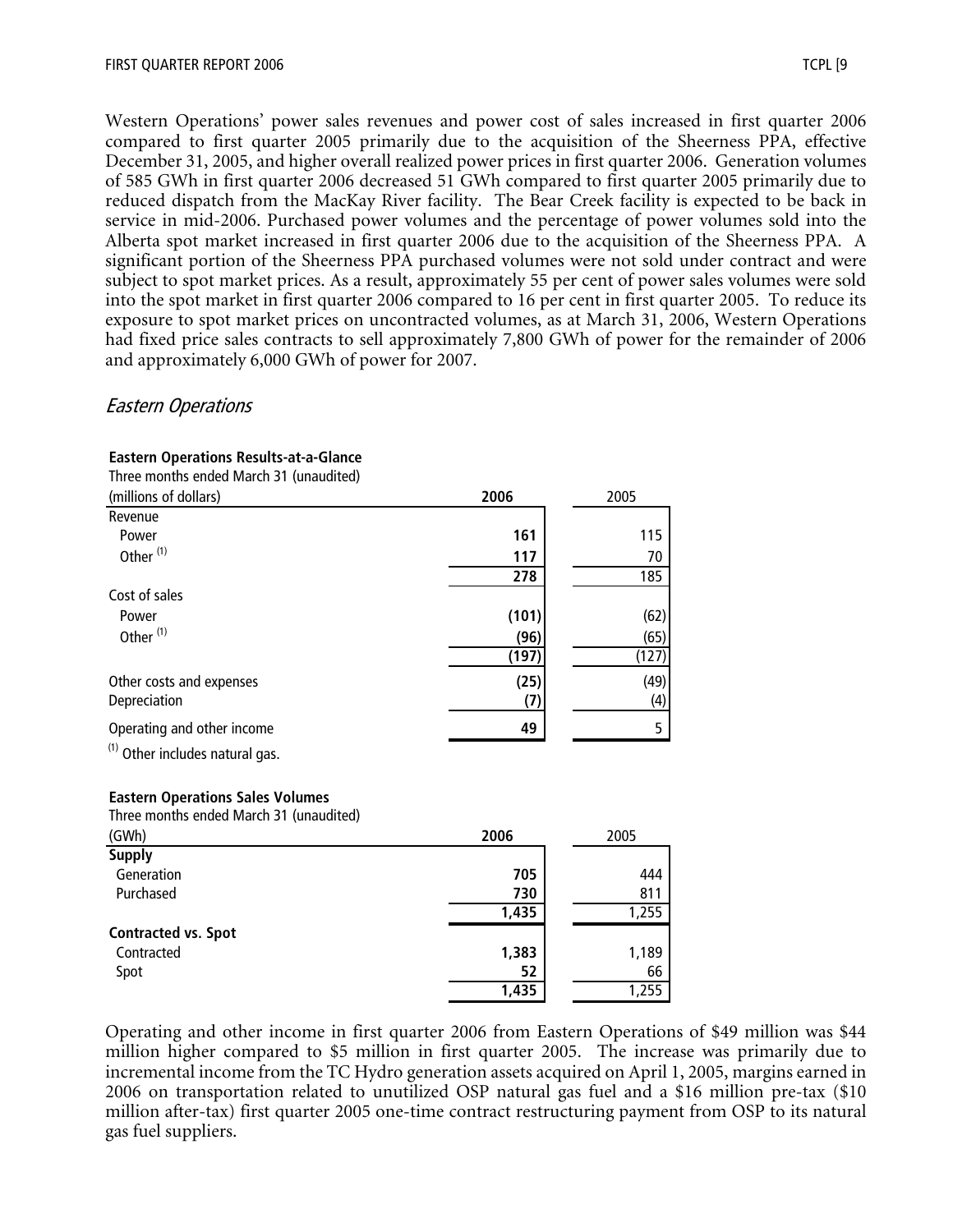Generation volumes in first quarter 2006 increased 261 GWh to 705 GWh compared to first quarter 2005 primarily due to the acquisition of the TC Hydro assets. Partially offsetting these increases was reduced generation from the OSP facility due to a mild winter in 2006.

Eastern Operations' power sales revenues of \$161 million increased \$46 million in first quarter 2006 primarily due to higher realized prices and higher sales volumes. Power cost of sales of \$101 million was higher in first quarter 2006 due to the impact of higher prices for purchased power, partially offset by lower purchased power volumes. Purchased power volumes of 730 GWh were lower in first quarter 2006 compared to first quarter 2005 due to the incremental power generation from the TC Hydro assets. Volumes generated from these hydroelectric assets reduced the requirement to purchase power to fulfill contractual sales obligations. First quarter 2006 other revenue and other cost of sales of \$117 million and \$96 million, respectively, increased year-over-year primarily as a result of natural gas purchased and resold under the new natural gas supply contracts at OSP. Other costs and expenses in first quarter 2006 of \$25 million, which include fuel gas consumed in generation, decreased from the prior year as the incremental operating costs of the TC Hydro assets were more than offset by a decrease in fuel costs at the OSP facility including the one-time contract restructuring payment of \$16 million in first quarter 2005 to its natural gas fuel suppliers.

In first quarter 2006, approximately four per cent of power sales volumes were sold into the spot market compared to approximately five per cent in first quarter 2005. Eastern Operations is focused on selling the majority of its power under contract to wholesale, commercial and industrial customers while managing a portfolio of power supplies sourced from its own generation and wholesale power purchases. To reduce its exposure to spot market prices, as at March 31, 2006, Eastern Operations had entered into fixed price sales contracts to sell approximately 3,800 GWh of power for the remainder of 2006 and approximately 3,500 GWh of power for 2007, although certain contracted volumes are dependent on customer usage levels.

## **Power Sales Volumes and Plant Availability**

#### **Power Sales Volumes**

Three months ended March 31 (unaudited)

| (GWh)                              | 2006  | 2005  |
|------------------------------------|-------|-------|
| Bruce Power <sup>(1)</sup>         | 3,306 | 2,598 |
| Western operations <sup>(2)</sup>  | 4,462 | 3,198 |
| Eastern operations <sup>(3)</sup>  | 1,435 | 1,255 |
| Power LP investment <sup>(4)</sup> | ۰     | 697   |
| Total                              | 9,203 | 7,748 |

(1) Sales volumes reflect TCPL's proportionate share of Bruce Power output.

 $(2)$  The Sheerness PPA is included in Western Operations, effective December 31, 2005.

<sup>(3)</sup> TC Hydro is included in Eastern Operations, effective April 1, 2005.

 $<sup>(4)</sup>$  TCPL operated and managed Power LP until August 31, 2005. The volumes in the table</sup> represent 100 per cent of Power LP's sales volumes in first quarter 2005.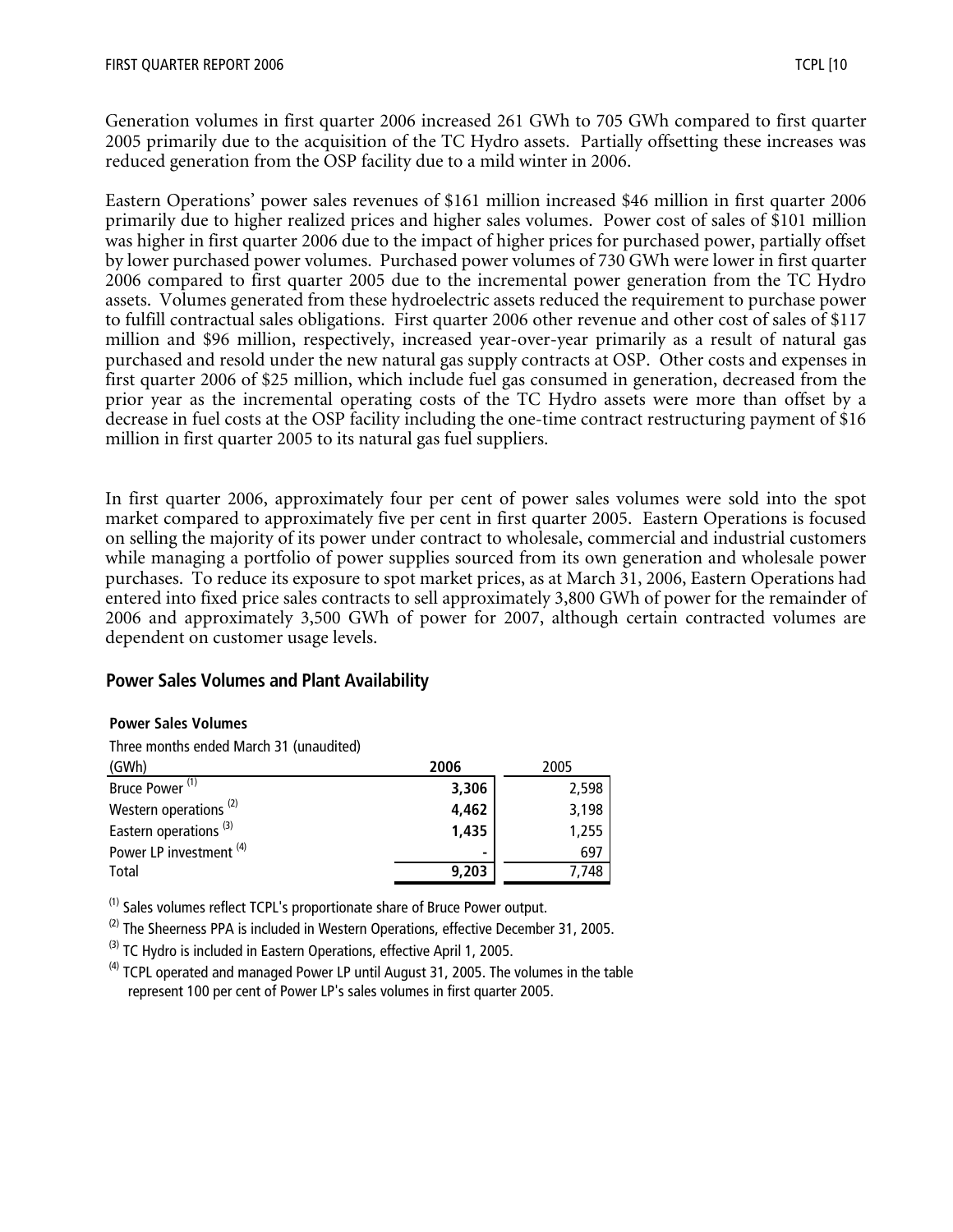## **Weighted Average Plant Availability** (1)

| Three months ended March 31 (unaudited) | 2006           | 2005 |
|-----------------------------------------|----------------|------|
| <b>Bruce Power</b>                      | 90%            | 81%  |
| Western Operations <sup>(2)</sup>       | 90%            | 89%  |
| Eastern Operations <sup>(3)</sup>       | 95%            | 85%  |
| Power LP Investment <sup>(4)</sup>      | $\blacksquare$ | 99%  |
| All plants, excluding Bruce Power       | 94%            | 91%  |
| All plants                              | 91%            | 87%  |

 $<sup>(1)</sup>$  Plant availability represents the percentage of time in the period that the plant is available</sup> to generate power, even if the plant is not operating, reduced by planned and unplanned outages.

 $(2)$  The Sheerness PPA is included in Western Operations, effective December 31, 2005.

<sup>(3)</sup> TC Hydro is included in Eastern Operations, effective April 1, 2005.

 $(4)$  Power LP is included up to August 31, 2005.

## **Corporate**

Net expenses were \$13 million and \$9 million for the three months ended March 31, 2006 and 2005, respectively. The \$4 million increase in net expenses is primarily due to increased interest costs.

# **Liquidity and Capital Resources**

## **Funds Generated from Operations**

Funds generated from operations were \$516 million for the three months ended March 31, 2006 compared to \$420 million for the same period in 2005.

TCPL expects that its ability to generate adequate amounts of cash in the short and long term, when needed, and to maintain financial capacity and flexibility to provide for planned growth remains substantially unchanged since December 31, 2005.

## **Investing Activities**

In the three months ended March 31, 2006, capital expenditures totalled \$303 million (2005 - \$108 million) and related primarily to the restart and refurbishment of Bruce A Units 1 and 2, construction of new power plants, construction of Tamazunchale and Edson and maintenance and other capacity capital in the Gas Transmission business.

In the three months ended March 31, 2006, there was no disposition of assets (2005 - \$101 million, net of current tax expense). The disposition in 2005 relates to the sale of PipeLines LP units.

## **Financing Activities**

TCPL retired \$140 million of long-term debt in the three months ended March 31, 2006. In January 2006, the company issued \$300 million of 4.3 per cent medium-term notes due 2011 and in March 2006, the company issued US\$500 million of 5.85 per cent senior unsecured notes due 2036. For the three months ended March 31, 2006, outstanding notes payable decreased by \$633 million, while cash and short-term investments increased by \$141 million.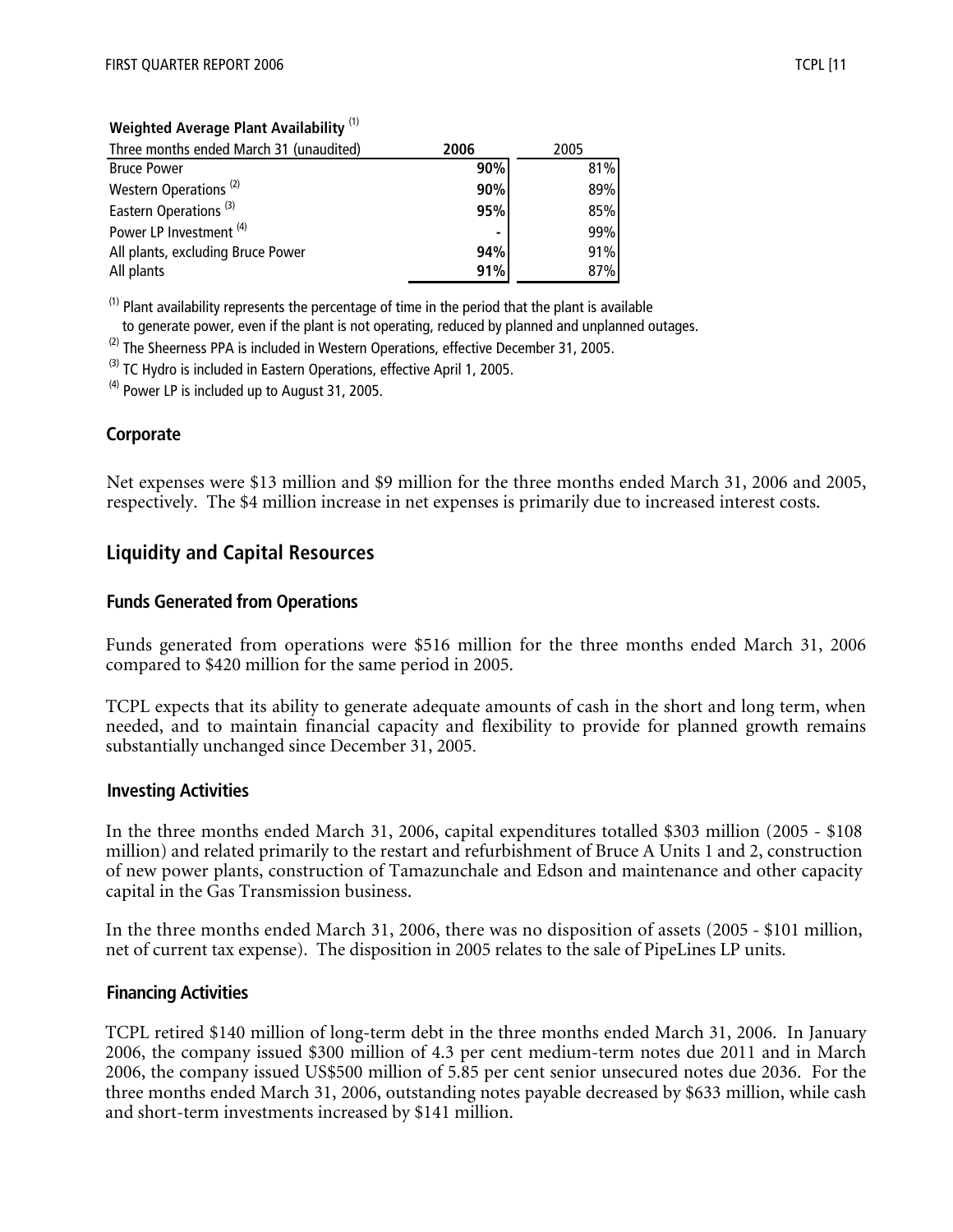# Dividends

On April 27, 2006, TCPL's Board of Directors declared a quarterly dividend for the quarter ending June 30, 2006 in an aggregate amount equal to the aggregate quarterly dividend to be paid on July 31, 2006 by TransCanada Corporation on the issued and outstanding common shares at the close of business on June 30, 2006. The Board also declared regular dividends on TCPL's preferred shares.

# **Contractual Obligations**

There have been no material changes to TCPL's contractual obligations from December 31, 2005 to March 31, 2006, including payments due for the next five years and thereafter. For further information on these contractual obligations, refer to the MD&A in TCPL's 2005 Report.

## **Financial and Other Instruments**

The following represents the material changes to the company's financial instruments since December 31, 2005.

# Energy Price Risk Management

The company executes power, natural gas and heat rate derivatives for overall management of its asset portfolio. Heat rate contracts are contracts for the sale or purchase of power that are priced based on a natural gas index. The fair value and notional volumes of contracts for differences and the swap, future, option and heat rate contracts are shown in the tables below.

## **Power**

| Asset/(Liability)                           |                         | March 31, 2006 | December 31, 2005 |
|---------------------------------------------|-------------------------|----------------|-------------------|
| (millions of dollars)                       |                         | (unaudited)    |                   |
|                                             | Accounting<br>Treatment | Fair<br>Value  | Fair<br>Value     |
| Power - swaps and contracts for differences |                         |                |                   |
| (maturing 2006 to 2011)                     | Hedge                   | (77)           | (130)             |
| (maturing 2006 to 2010)                     | Non-hedge               | 6              | 13                |
| Gas - swaps, futures and options            |                         |                |                   |
| (maturing 2006 to 2016)                     | Hedge                   | (20)           | 17                |
| (maturing 2006 to 2008)                     | Non-hedge               | 5              | (11)              |
| Heat rate contracts                         |                         |                |                   |
| (maturing 2006)                             | Non-hedge               |                |                   |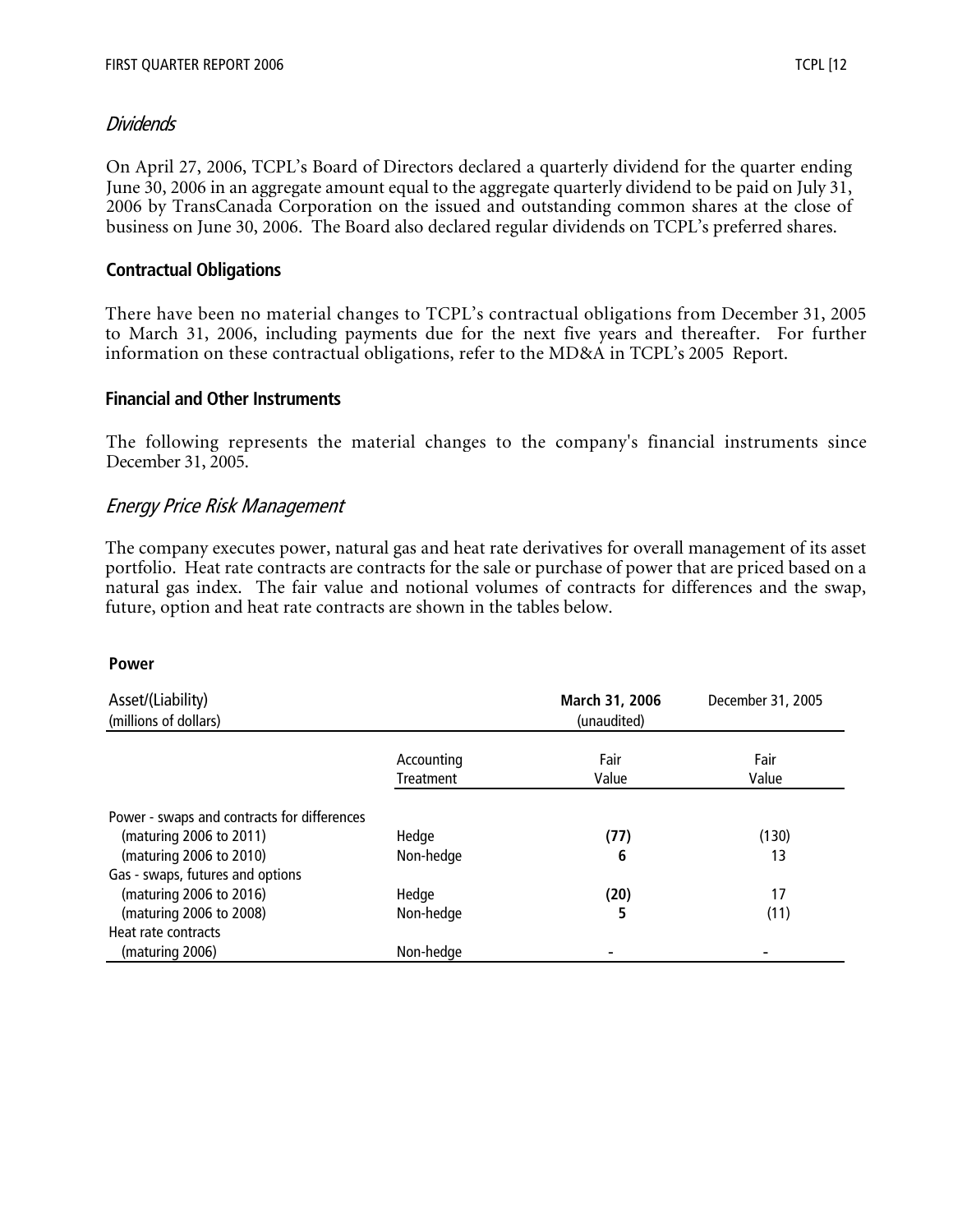Notional Volumes

| March 31, 2006                                 |                         |             |              |           |              |  |
|------------------------------------------------|-------------------------|-------------|--------------|-----------|--------------|--|
| (unaudited)                                    |                         | Power (GWh) |              | Gas (Bcf) |              |  |
|                                                | Accounting              |             |              |           |              |  |
|                                                | Treatment               | Purchases   | <b>Sales</b> | Purchases | Sales        |  |
| Power - swaps and contracts for<br>differences |                         |             |              |           |              |  |
| (maturing 2006 to 2011)                        | Hedge                   | 2,572       | 8,899        |           |              |  |
| (maturing 2006 to 2010)                        | Non-hedge               | 1,365       | 1,035        |           |              |  |
| Gas - swaps, futures and options               |                         |             |              |           |              |  |
| (maturing 2006 to 2016)                        | Hedge                   |             |              | 91        | 63           |  |
| (maturing 2006 to 2008)                        | Non-hedge               |             |              | 17        | 20           |  |
| Heat rate contracts                            |                         |             |              |           |              |  |
| (maturing 2006)                                | Non-hedge               |             | 26           |           |              |  |
|                                                |                         |             |              |           |              |  |
| <b>Notional Volumes</b>                        |                         |             |              |           |              |  |
| December 31, 2005                              |                         | Power (GWh) |              |           | Gas (Bcf)    |  |
|                                                | Accounting<br>Treatment | Purchases   | <b>Sales</b> | Purchases | <b>Sales</b> |  |
| Power - swaps and contracts for                |                         |             |              |           |              |  |
| differences                                    | Hedge                   | 2,566       | 7,780        |           |              |  |
|                                                | Non-hedge               | 1,332       | 456          |           |              |  |
| Gas - swaps, futures and options               | Hedge                   |             |              | 91        | 69           |  |
|                                                | Non-hedge               |             |              | 15        | 18           |  |
| Heat rate contracts                            | Non-hedge               |             | 35           |           |              |  |

# **Risk Management**

TCPL's market, financial and counterparty risks remain substantially unchanged since December 31, 2005. For further information on risks, refer to the MD&A in TCPL's 2005 Report.

# **Controls and Procedures**

As of March 31, 2006, TCPL's management, together with TCPL's President and Chief Executive Officer and Chief Financial Officer, evaluated the effectiveness of the design and operation of the company's disclosure controls and procedures. Based on this evaluation, the President and Chief Executive Officer and the Chief Financial Officer of TCPL have concluded that the disclosure controls and procedures are effective.

There were no changes in TCPL's internal control over financial reporting during the most recent fiscal quarter that have materially affected or are reasonably likely to materially affect TCPL's internal control over financial reporting.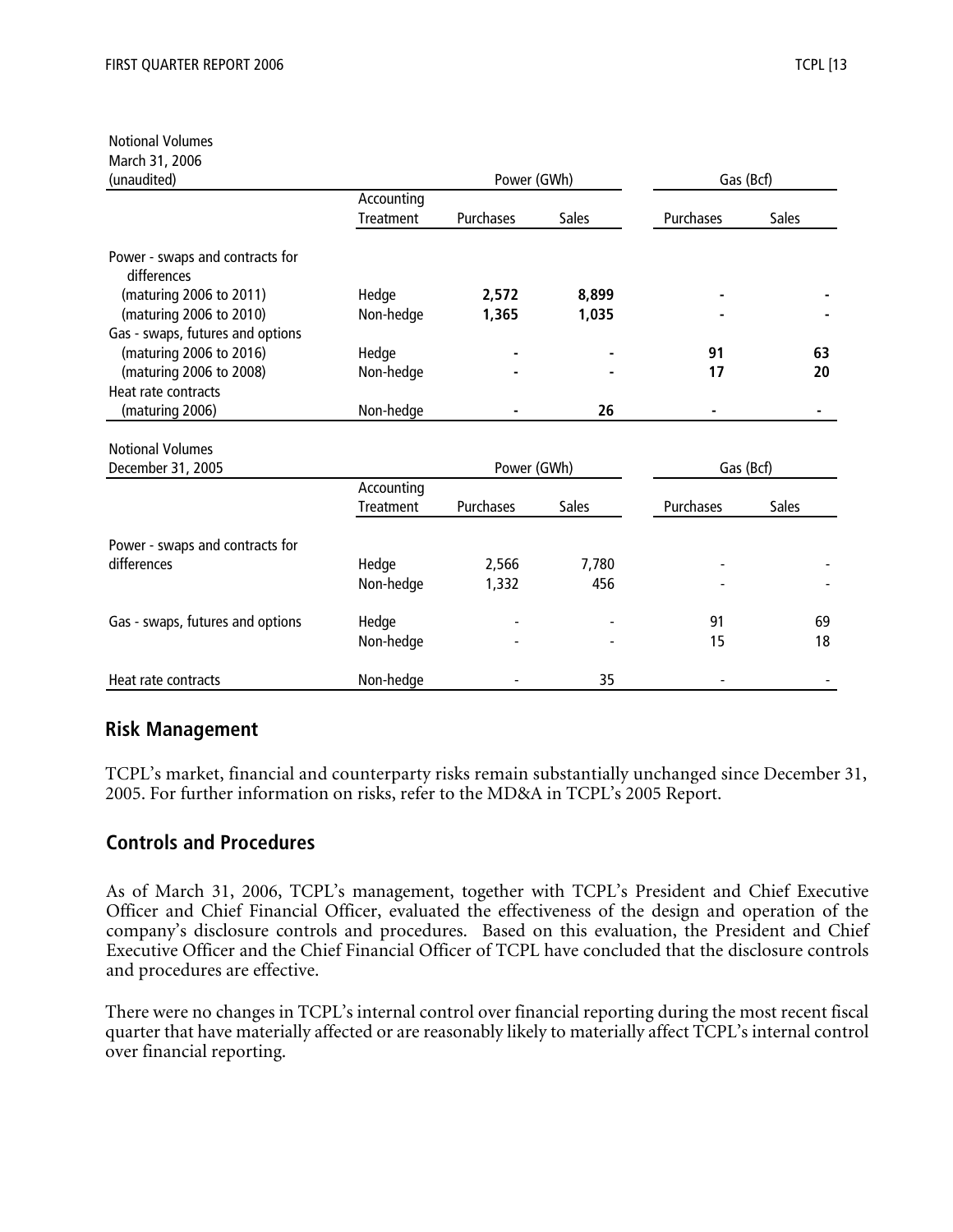# **Critical Accounting Policy**

TCPL's critical accounting policy, which remains unchanged since December 31, 2005, is the use of regulatory accounting for its regulated operations. For further information on this critical accounting policy, refer to the MD&A in TCPL's 2005 Report.

# **Critical Accounting Estimates**

Since a determination of many assets, liabilities, revenues and expenses is dependent upon future events, the preparation of the company's consolidated financial statements requires the use of estimates and assumptions which have been made using careful judgment. TCPL's critical accounting estimate from December 31, 2005 continues to be depreciation expense. For further information on this critical accounting estimate, refer to the MD&A in TCPL's 2005 Report.

# **Outlook**

In 2006, TCPL expects higher net income than originally anticipated due to net income from discontinued operations as a result of bankruptcy settlements received from Mirant related to the divested Gas Marketing business. Excluding this impact, the company's outlook is relatively unchanged since December 31, 2005. For further information on outlook, refer to the MD&A in TCPL's 2005 Report.

In 2006, TCPL will continue to direct its resources towards long-term growth opportunities that will strengthen its financial performance and create long-term value for shareholders. The company's net income and cash flow combined with a strong balance sheet continue to provide the financial flexibility for TCPL to make disciplined investments in its core businesses of Gas Transmission and Power.

Credit ratings on TCPL's senior unsecured debt assigned by Dominion Bond Rating Service Limited (DBRS), Moody's and Standard & Poor's remain at A, A2 and A-, respectively. DBRS and Moody's both maintain a 'stable' outlook on their ratings and Standard & Poor's maintains a 'negative' outlook on its rating.

# **Other Recent Developments**

# **Gas Transmission**

# Wholly-Owned Pipelines

# Canadian Mainline

In March 2006, TCPL reached a settlement with its customers and other interested parties with respect to its 2006 tolls on the Canadian Mainline. The settlement results in a revenue requirement of approximately \$1.8 billion for 2006.

The settlement establishes the Canadian Mainline's fixed operating, maintenance and administration (OM&A) costs for 2006 at \$174 million, which is six per cent higher than the OM&A costs of \$164 million incurred in 2005. Any variance between actual OM&A costs and those agreed to in the settlement will accrue to TCPL. The settlement also provides TCPL with an opportunity to realize modest additional net earnings through performance-based incentive arrangements. These incentive arrangements are focused on certain cost management activities and the management of fuel, and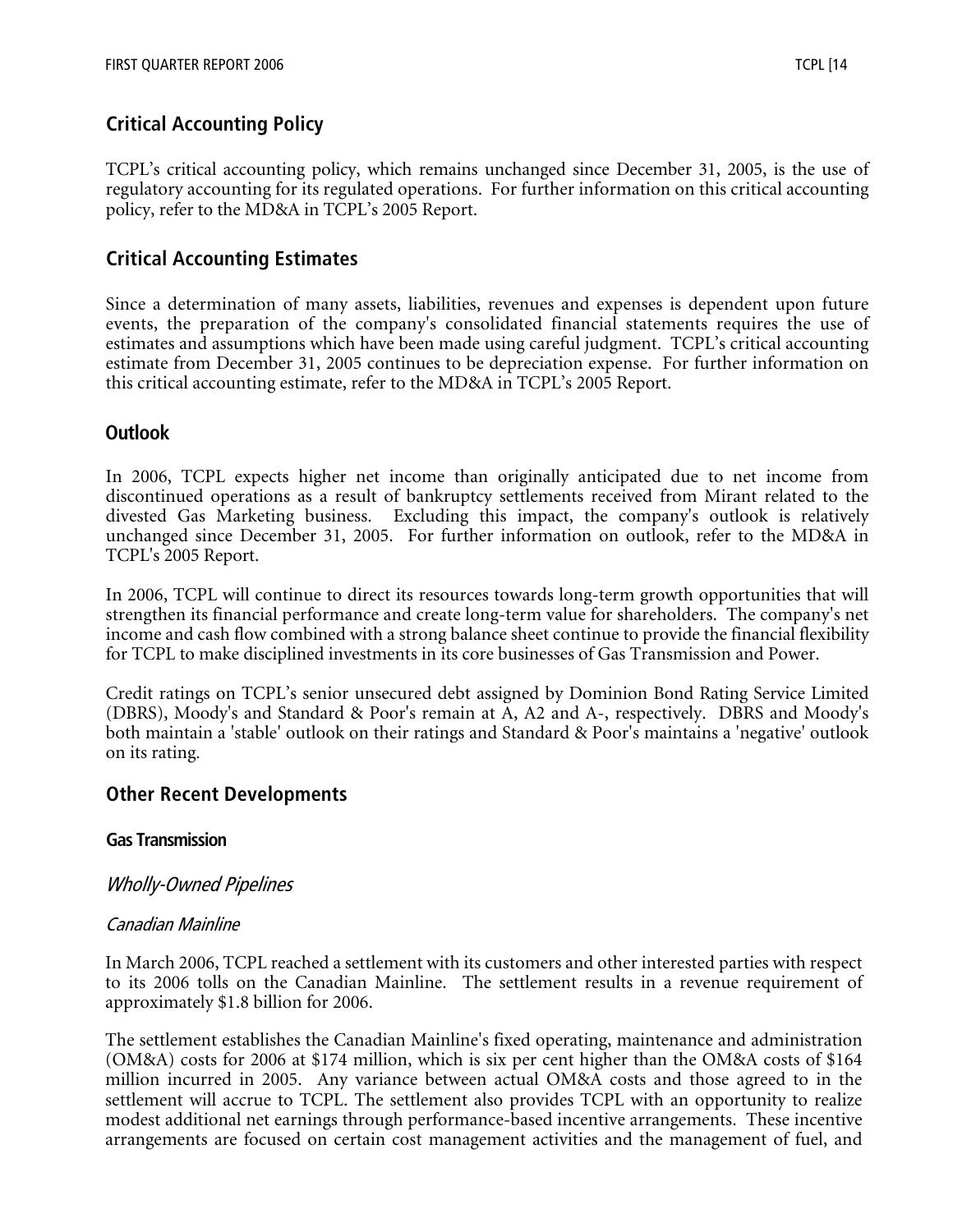provide mutual benefits to both TCPL and its customers. There is no change in the Canadian Mainline depreciation rates or methodology from 2005 to 2006.

The settlement included an ROE of 8.88 per cent, as determined for 2006 under the NEB's return adjustment formula, on a deemed common equity ratio of 36 per cent.

Interim tolls will continue to be charged for transportation service on the Canadian Mainline until final tolls are approved by the NEB pursuant to this settlement. With NEB approval, the terms of this settlement will be effective January 1, 2006 for one year. In March 2006, TCPL filed its application with the NEB for approval of this settlement and associated tolls.

# Alberta System

In February 2006, the Alberta Energy and Utilities Board (EUB) issued its decision on the 2005 General Rate Application (GRA) Phase II which determined the allocation of 2005 approved costs among transportation services and rate design. The decision approved the 2005 rate design as applied for.

In March 2006, TCPL filed for 2005 Final Rates and 2006 Final Rates with the EUB. The 2005 Final Rates as filed are the same as the 2005 Interim Rates since there were no changes to the rate design required in the EUB decision on the 2005 GRA Phase II. The 2006 Final Rates filed with the EUB are based on the 2006 revenue requirement, including deferrals from 2005 as per the Alberta System three year settlement, a revised throughput forecast and the approved rate design.

# Other Gas Transmission

In April 2006, PipeLines LP closed its acquisition of an additional 20 per cent general partnership interest in Northern Border for approximately US\$297 million plus US\$10 million in transaction costs payable to a subsidiary of TCPL, bringing its total general partnership interest to 50 per cent. As part of the transaction, PipeLines LP also indirectly assumed approximately US\$120 million of debt of Northern Border. The transaction was effective as of December 31, 2005. As part of the transaction, and effective by early second quarter 2007, a subsidiary of TCPL will become the operator of Northern Border which is currently operated by a subsidiary of ONEOK Inc. (ONEOK).

Concurrent with this transaction, TCPL closed the sale of its 17.5 per cent general partner interest in Northern Border Partners, L.P. to a subsidiary of ONEOK for net proceeds of approximately US\$30 million, resulting in an expected after-tax gain of approximately \$10 million to be recorded in second quarter 2006.

# Northern Development

Public hearings commenced in January 2006 on the Mackenzie Gas Pipeline Project which includes a proposed 1,194 kilometre natural gas pipeline system along the Mackenzie Valley of Canada's Northwest Territories that will connect northern onshore natural gas fields with North American markets. The hearings take a two-stage approach with a Joint Review Panel focusing on environmental and socio-economic impacts, and the NEB reviewing all other matters including engineering, safety, need and economic feasibility. The hearings are scheduled in a number of locations throughout the Mackenzie Valley and Alberta through to December 2006. The company plans to seek approval from the EUB in second quarter 2006 to build certain related interconnecting facilities in northwest Alberta.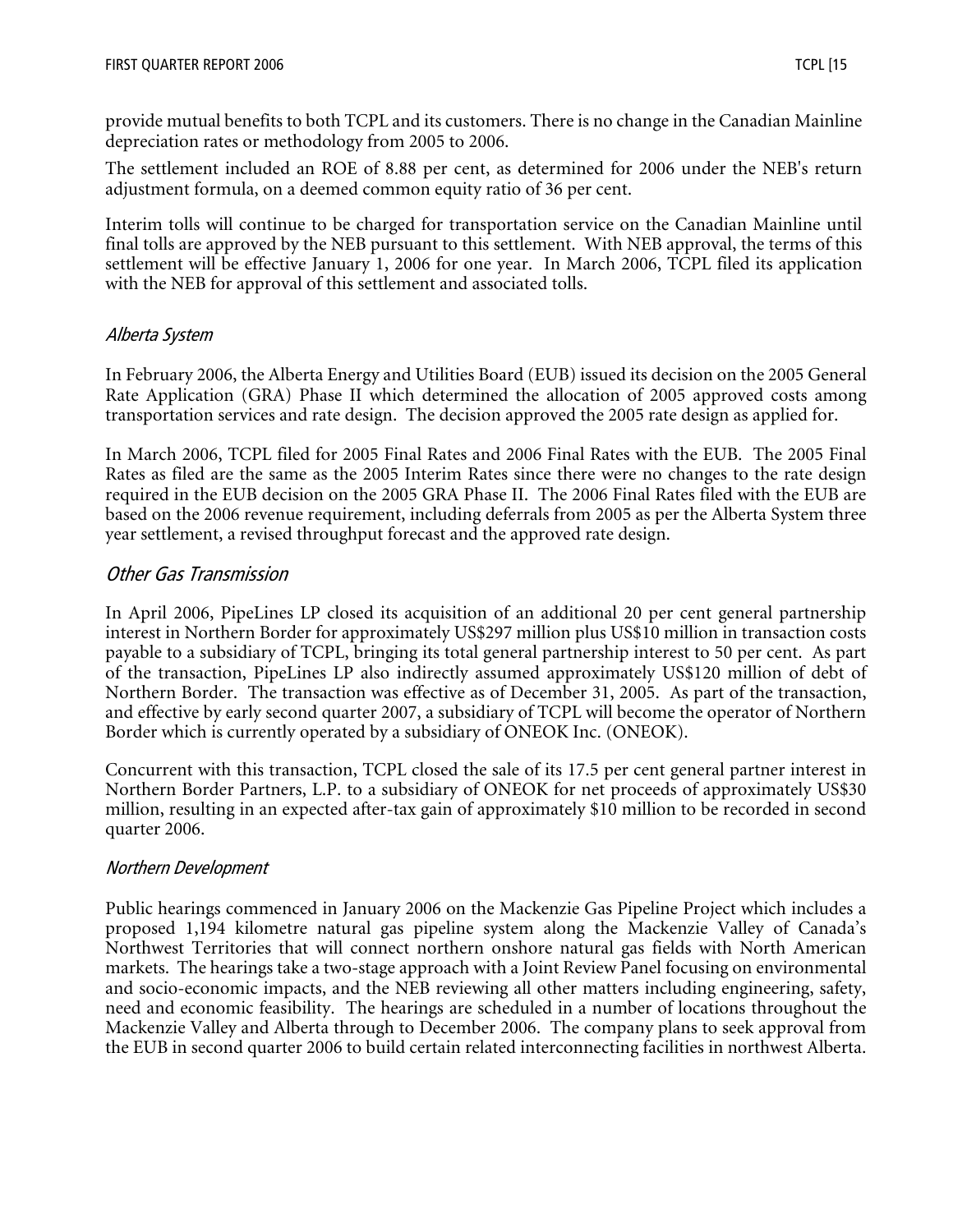## Keystone Pipeline

In March and April 2006, TCPL announced that it will host a series of open house meetings in March, April and May to provide stakeholders along portions of the proposed corridor of the Keystone pipeline with information and updates about the crude oil pipeline project and to solicit feedback. TCPL has also commenced meeting with potentially affected landowners and landowners adjacent to the proposed pipeline route on an individual basis.

In response to interest from customers, TCPL is also considering the possible extensions of the Keystone pipeline north to Fort Saskatchewan, Alberta and south through Kansas to Cushing, Oklahoma. Open houses along the contemplated extension to Cushing are planned for later this year.

Public and stakeholder consultation and detailed environmental assessments and field studies along with engineering work will continue throughout 2006. On April 20, 2006, TCPL filed with the U.S. Department of State an application for a Presidential Permit authorizing the construction, operation and maintenance of the Keystone pipeline. Various other major regulatory applications are currently being prepared for submission in Canada and the U.S. Construction is expected to start in 2008, with commercial operations expected to begin by fourth quarter 2009.

# Liquefied Natural Gas

In early April 2006, Cacouna Energy, a partnership between TCPL and Petro-Canada, awarded a contract for front-end engineering and design work to an international consortium of engineering and construction firms with experience in the development of liquefied natural gas receiving terminals. The project's next significant milestone is hearings before a joint review panel of the Canadian Environmental Assessment Agency and Québec's Bureau d'audiences publiques sur l'environnement scheduled to begin May 8, 2006. Pending regulatory approval, construction is expected to begin in 2007 with the facility becoming operational in late 2009 or early 2010.

# **Share Information**

As at March 31, 2006, TCPL had 483,344,109 issued and outstanding common shares. In addition, there were 4,000,000 Series U and 4,000,000 Series Y Cumulative First Preferred Shares issued and outstanding as at March 31, 2006.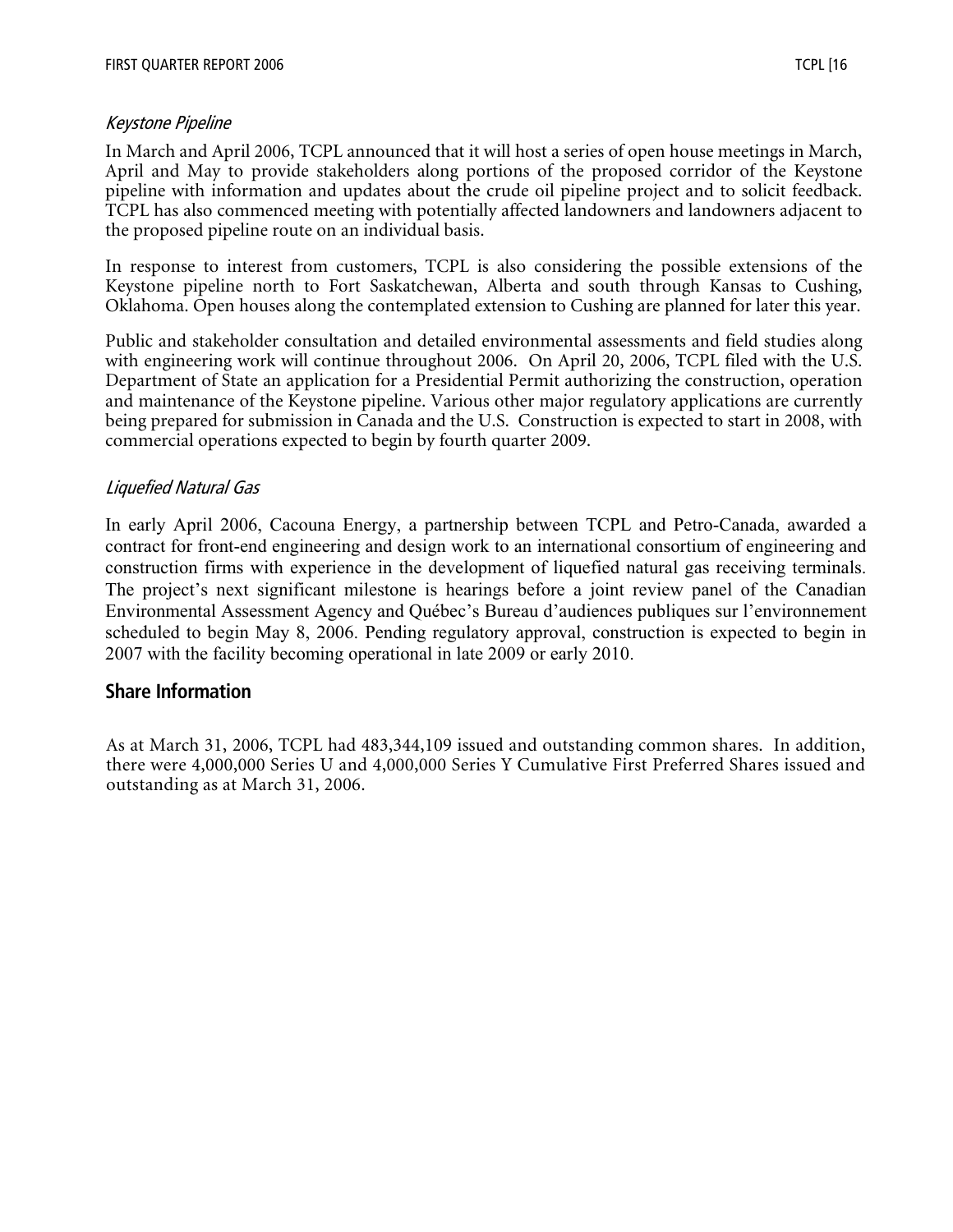| (unaudited)                                                                                                             | 2006               |        |              | 2005 |        |    |       |        | 2004         |        |
|-------------------------------------------------------------------------------------------------------------------------|--------------------|--------|--------------|------|--------|----|-------|--------|--------------|--------|
| (millions of dollars except per share amounts)                                                                          | First              | Fourth | <b>Third</b> |      | Second |    | First | Fourth | <b>Third</b> | Second |
| Revenues<br>Net income applicable to common shares                                                                      | 1,894              | 1,771  | 1,494        |      | 1,449  |    | 1,410 | 1,480  | 1,311        | 1,347  |
| Continuing operations                                                                                                   | 244                | 350    | 428          |      | 199    |    | 232   | 184    | 192          | 388    |
| Discontinued operations                                                                                                 | 28                 |        |              |      |        |    |       |        | 52           |        |
|                                                                                                                         | 272                | 350    | 428          |      | 199    |    | 232   | 184    | 244          | 388    |
| <b>Share Statistics</b><br>Net income per share - Basic and diluted<br>Continuing operations<br>Discontinued operations | \$<br>0.50<br>0.06 | 0.72   | 0.89         |      | 0.41   | ٢. | 0.48  | \$0.38 | 0.40<br>0.11 | \$0.81 |
|                                                                                                                         | 0.56               |        | 0.89         |      | 0.41   |    | 0.48  | 0.38   | 0.51         | 0.81   |

# **Selected Quarterly Consolidated Financial Data** (1)

 $<sup>(1)</sup>$  The selected quarterly consolidated financial data has been prepared in accordance with Canadian GAAP. Certain comparative</sup> figures have been reclassified to conform with the current year's presentation. For a discussion on the factors affecting the comparability of the financial data, including discontinued operations, refer to Note 1, Note 2 and Note 24 of TCPL's 2005 audited consolidated financial statements.

# Factors Impacting Quarterly Financial Information

In the Gas Transmission business, which consists primarily of the company's investments in regulated pipelines, annual revenues and net earnings fluctuate over the long term based on regulators' decisions and negotiated settlements with shippers. Generally, quarter over quarter revenues and net earnings during any particular fiscal year remain relatively stable with fluctuations arising as a result of adjustments being recorded due to regulatory decisions and negotiated settlements with shippers and due to items outside of the normal course of operations.

In the Power business, which builds, owns and operates electrical power generation plants and sells electricity, quarter over quarter revenues and net earnings are affected by seasonal weather conditions, customer demand, market prices, planned and unplanned plant outages as well as items outside of the normal course of operations.

Significant items which impacted the last eight quarters' net earnings are as follows.

- Second quarter 2004 net earnings included after-tax gains related to Power LP of \$187 million, of which \$132 million were previously deferred and were being amortized into income to 2017.
- In third quarter 2004, the EUB's decisions on the Generic Cost of Capital and Phase I of the 2004 GRA resulted in lower earnings for the Alberta System compared to the previous quarters. In addition, third quarter 2004 included a \$12 million after-tax adjustment related to the release of previously established restructuring provisions and recognition of \$8 million of non-capital loss carry forwards.
- In fourth quarter 2004, TCPL completed the acquisition of GTN and recorded \$14 million of net earnings from the November 1, 2004 acquisition date. Power recorded a \$16 million pre-tax positive impact of a restructuring transaction related to power purchase contracts between OSP and Boston Edison in Eastern Operations.
- First quarter 2005 net earnings included a \$48 million after-tax gain related to the sale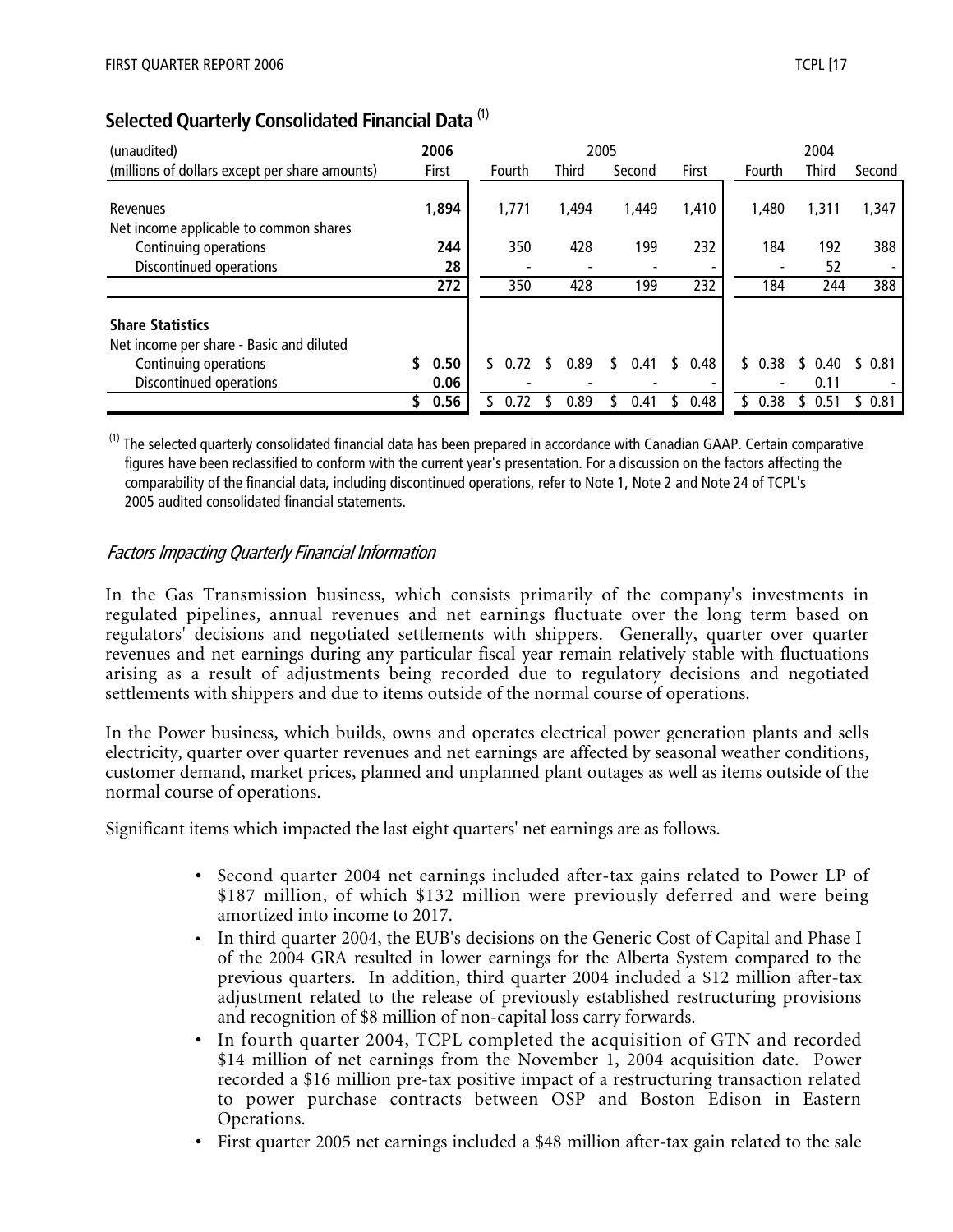of PipeLines LP units. Power earnings included a \$10 million after-tax cost for the restructuring of natural gas supply contracts by OSP. In addition, Bruce Power's equity income was lower than previous quarters due to the impact of planned maintenance outages and the increase in operating costs as a result of moving to a six-unit operation.

- Second quarter 2005 net earnings included \$21 million (\$13 million related to 2004 and \$8 million related to the six months ended June 30, 2005) with respect to the NEB's decision on the Canadian Mainline's 2004 Tolls and Tariff Application (Phase II). On April 1, 2005, TCPL completed the acquisition of TC Hydro generation assets from USGen New England, Inc. Bruce Power's equity income was lower than previous quarters due to the continuing impact of planned maintenance outages and an unplanned maintenance outage on Unit 6 relating to a transformer fire.
- Third quarter 2005 net earnings included a \$193 million after-tax gain related to the sale of the company's ownership interest in Power LP. In addition, Bruce Power's equity income increased from prior quarters due to higher realized power prices and slightly higher generation volumes.
- Fourth quarter 2005 net earnings included a \$115 million after-tax gain on sale of Paiton Energy. In addition, Bruce A was formed and Bruce Power's results were proportionately consolidated effective October 31.
- First quarter 2006 net earnings included an \$18 million after-tax bankruptcy claim settlement received by the Gas Transmission Northwest System. In addition, Power's net earnings included contributions from the December 31, 2005 acquisition of the 756 MW Sheerness PPA.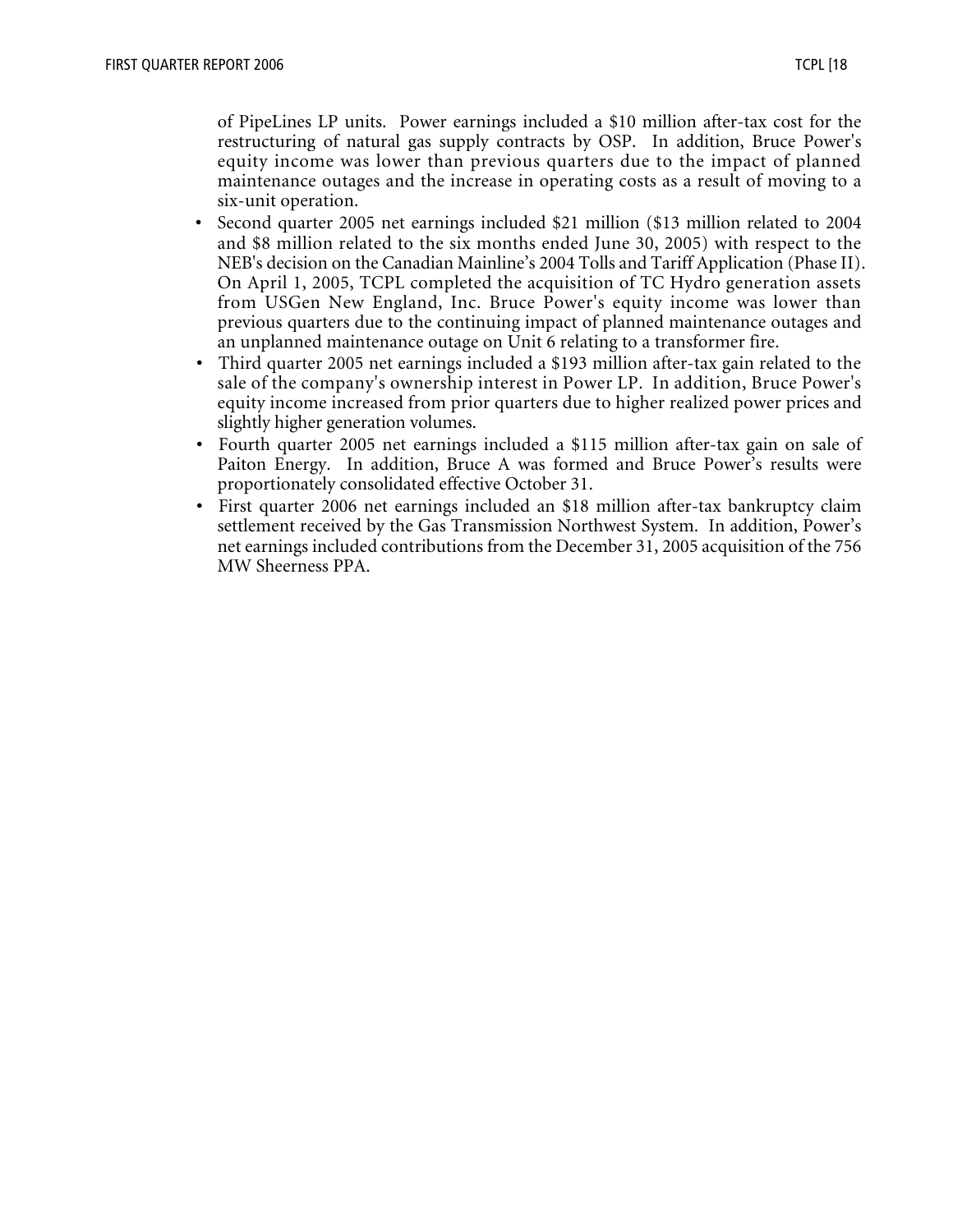# **Consolidated Income**

Three months ended March 31 (unaudited)

| (millions of dollars)                                  | 2006             | 2005            |
|--------------------------------------------------------|------------------|-----------------|
| <b>Revenues</b>                                        | 1,894            | 1,410           |
| <b>Operating Expenses</b>                              |                  |                 |
| Cost of sales                                          | 505              | 265             |
| Other costs and expenses                               | 537              | 422             |
| Depreciation                                           | 257              | 251             |
|                                                        | 1,299            | 938             |
| <b>Operating Income</b>                                | 595              | 472             |
| <b>Other Expenses/(Income)</b>                         |                  |                 |
| <b>Financial charges</b>                               | 203              | 208             |
| Financial charges of joint ventures                    | 21               | 16              |
| Equity income                                          | (18)             | (50)            |
| Interest income and other                              | (49)             | (24)            |
| Gain on sale of PipeLines LP units                     |                  | (80)            |
|                                                        | 157              | 70              |
| <b>Income from Continuing Operations before Income</b> |                  |                 |
| <b>Taxes and Non-Controlling Interests</b>             | 438              | 402             |
| <b>Income Taxes</b>                                    |                  |                 |
| Current                                                | 210              | 161             |
| Future                                                 | (41)             | (12)            |
|                                                        | 169              | 149             |
|                                                        |                  |                 |
| <b>Non-Controlling Interests</b>                       |                  |                 |
| Non-controlling interest in PipeLines LP               | 13               | 9               |
| Other                                                  | 6                | 6               |
|                                                        | 19               | $\overline{15}$ |
| <b>Net Income from Continuing Operations</b>           | 250              | 238             |
| Net Income from Discontinued Operations (Note 5)       | 28               |                 |
| <b>Net Income</b>                                      | $\overline{278}$ | 238             |
| <b>Preferred Share Dividends</b>                       | 6                | 6               |
| <b>Net Income Applicable to Common Shares</b>          | 272              | 232             |
| <b>Net Income Applicable to Common Shares</b>          |                  |                 |
| Continuing operations                                  | 244              | 232             |
| Discontinued operations                                | 28               |                 |
|                                                        | 272              | 232             |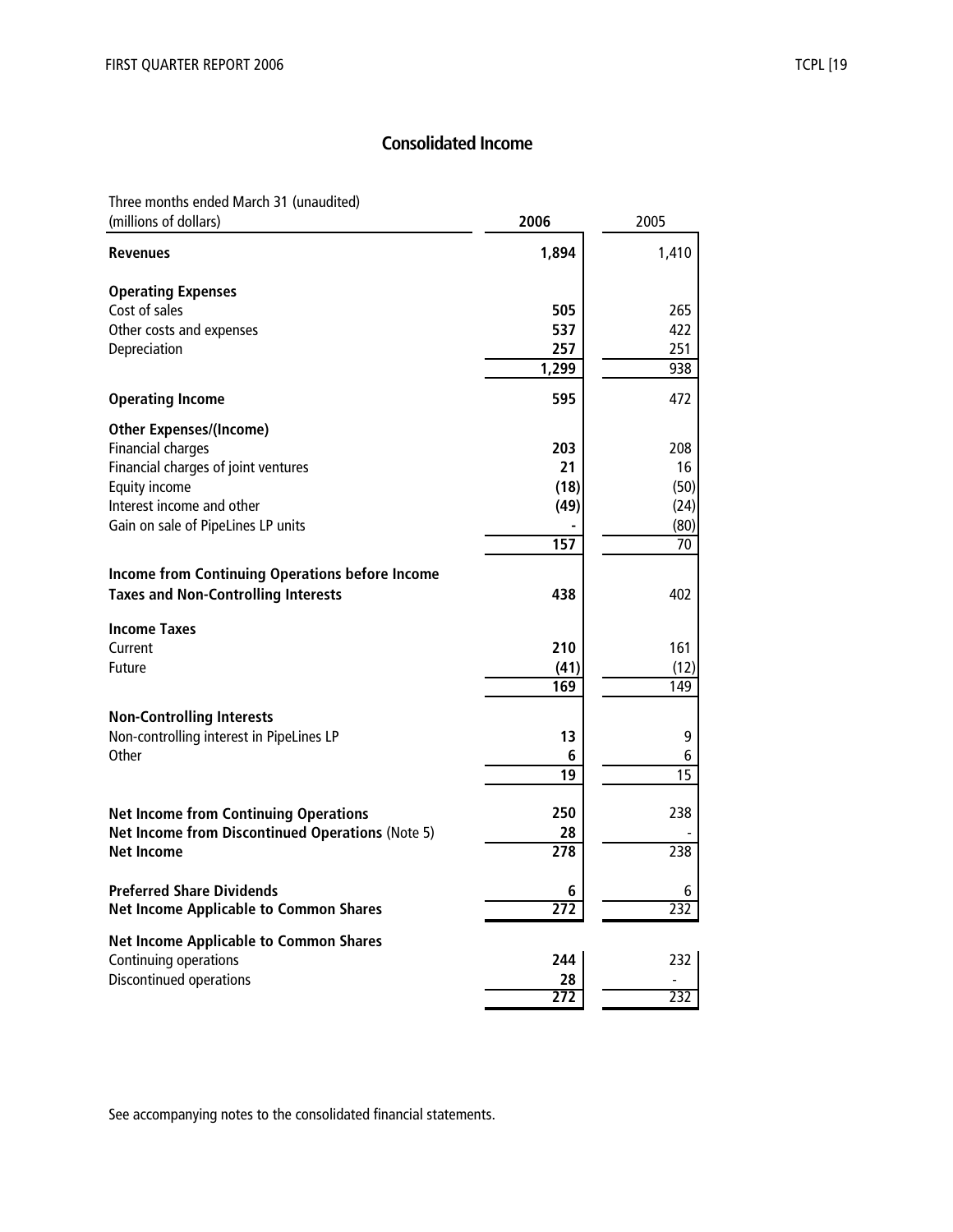# **Consolidated Cash Flows**

Three months ended March 31 (unaudited) (millions of dollars) **2006** 2005

| $\mu$ c iniiius or aoilars                                    | ZUU                     | ∠∪∪   |
|---------------------------------------------------------------|-------------------------|-------|
| <b>Cash Generated from Operations</b>                         |                         |       |
| Net income from continuing operations                         | 250                     | 238   |
| Depreciation                                                  | 257                     | 251   |
| Gain on sale of PipeLines LP units, net of current income tax |                         | (30)  |
| Equity income in excess of distributions received             | (4)                     | (31)  |
| Future income taxes                                           | (41)                    | (12)  |
| Non-controlling interests                                     | 19                      | 15    |
| Funding of employee future benefits in excess of expense      | (2)                     | (7)   |
| Other                                                         | 37                      | (4)   |
|                                                               | 516                     | 420   |
| Funds generated from operations                               |                         |       |
| Increase in operating working capital                         | (1)                     | (86)  |
| Net cash provided by operations                               | 515                     | 334   |
| <b>Investing Activities</b>                                   |                         |       |
| Capital expenditures                                          | (303)                   | (108) |
| Disposition of assets, net of current income tax              |                         | 101   |
| Deferred amounts and other                                    | (15)                    | 40    |
| Net cash (used in)/provided by investing activities           | (318)                   | 33    |
|                                                               |                         |       |
| <b>Financing Activities</b>                                   |                         |       |
| <b>Dividends</b>                                              | (149)                   | (146) |
| Advances from parent                                          |                         | (75)  |
| Distributions paid to non-controlling interests               | (10)                    | (9)   |
| Notes payable (repaid)/issued, net                            | (633)                   | 244   |
| Long-term debt issued                                         | 878                     | 300   |
| Reduction of long-term debt                                   | (140)                   | (329) |
| Long-term debt of joint ventures issued                       | 2                       | 5     |
| Reduction of long-term debt of joint ventures                 | (6)                     | (4)   |
| Common shares issued                                          |                         | 80    |
| Net cash (used in)/provided by financing activities           | (58)                    | 66    |
|                                                               |                         |       |
| <b>Effect of Foreign Exchange Rate Changes on Cash</b>        |                         |       |
| and Short-Term Investments                                    | $\overline{\mathbf{2}}$ | 2     |
| <b>Increase in Cash and Short-Term Investments</b>            | 141                     | 435   |
| <b>Cash and Short-Term Investments</b>                        |                         |       |
| Beginning of period                                           | 212                     | 190   |
|                                                               |                         |       |
| <b>Cash and Short-Term Investments</b>                        |                         |       |
| End of period                                                 | 353                     | 625   |
| <b>Supplementary Cash Flow Information</b>                    |                         |       |
| Income taxes paid                                             | 217                     | 191   |
| Interest paid                                                 | 199                     | 196   |
|                                                               |                         |       |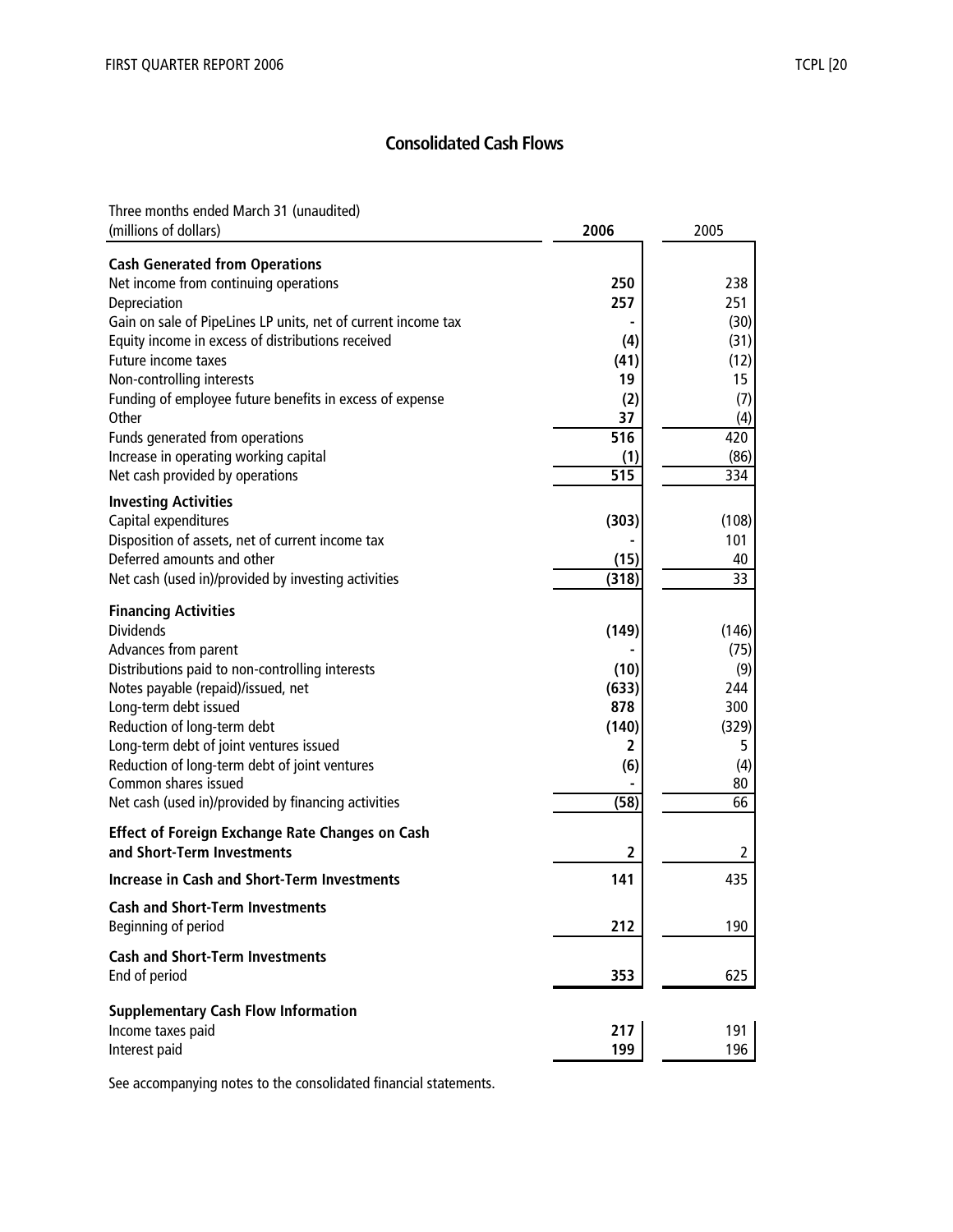# **Consolidated Balance Sheet**

| 2005<br>(millions of dollars)<br>(unaudited)<br><b>ASSETS</b><br><b>Current Assets</b><br>Cash and short-term investments<br>353<br>212<br>Accounts receivable<br>700<br>796<br>Inventories<br>219<br>281<br>277<br>Other<br>281<br>1,553<br>1,566<br>400<br>419<br><b>Long-Term Investments</b><br><b>Plant, Property and Equipment</b><br>20,090<br>20,038<br><b>Other Assets</b><br>2,049<br>2,109<br>24,111<br>24,113<br>LIABILITIES AND SHAREHOLDERS' EQUITY<br><b>Current Liabilities</b><br>Notes payable<br>329<br>962<br>Accounts payable<br>1,383<br>1,536<br><b>Accrued interest</b><br>231<br>222<br>Current portion of long-term debt<br>533<br>393<br>Current portion of long-term debt of joint ventures<br>37<br>41<br>3,154<br>2,513<br><b>Deferred Amounts</b><br>1,149<br>1,196<br><b>Future Income Taxes</b><br>661<br>703<br><b>Long-Term Debt</b><br>10,249<br>9,640<br><b>Long-Term Debt of Joint Ventures</b><br>935<br>937<br><b>Preferred Securities</b><br>537<br>536<br>16,166<br>16,044<br><b>Non-Controlling Interests</b><br>318<br>Non-controlling interest in PipeLines LP<br>320<br>Other<br>82<br>76<br>402<br>394<br><b>Shareholders' Equity</b><br><b>Preferred shares</b><br>389<br>389<br>Common shares<br>4,712<br>4,712<br>275<br>275<br>Contributed surplus<br>2,383<br>Retained earnings<br>2,267<br>Foreign exchange adjustment<br>(94)<br>(90)<br>7,553<br>7,665<br>24,113<br>24,111 | March 31, 2006 | December 31, |  |  |
|-----------------------------------------------------------------------------------------------------------------------------------------------------------------------------------------------------------------------------------------------------------------------------------------------------------------------------------------------------------------------------------------------------------------------------------------------------------------------------------------------------------------------------------------------------------------------------------------------------------------------------------------------------------------------------------------------------------------------------------------------------------------------------------------------------------------------------------------------------------------------------------------------------------------------------------------------------------------------------------------------------------------------------------------------------------------------------------------------------------------------------------------------------------------------------------------------------------------------------------------------------------------------------------------------------------------------------------------------------------------------------------------------------------------------------------|----------------|--------------|--|--|
|                                                                                                                                                                                                                                                                                                                                                                                                                                                                                                                                                                                                                                                                                                                                                                                                                                                                                                                                                                                                                                                                                                                                                                                                                                                                                                                                                                                                                                   |                |              |  |  |
|                                                                                                                                                                                                                                                                                                                                                                                                                                                                                                                                                                                                                                                                                                                                                                                                                                                                                                                                                                                                                                                                                                                                                                                                                                                                                                                                                                                                                                   |                |              |  |  |
|                                                                                                                                                                                                                                                                                                                                                                                                                                                                                                                                                                                                                                                                                                                                                                                                                                                                                                                                                                                                                                                                                                                                                                                                                                                                                                                                                                                                                                   |                |              |  |  |
|                                                                                                                                                                                                                                                                                                                                                                                                                                                                                                                                                                                                                                                                                                                                                                                                                                                                                                                                                                                                                                                                                                                                                                                                                                                                                                                                                                                                                                   |                |              |  |  |
|                                                                                                                                                                                                                                                                                                                                                                                                                                                                                                                                                                                                                                                                                                                                                                                                                                                                                                                                                                                                                                                                                                                                                                                                                                                                                                                                                                                                                                   |                |              |  |  |
|                                                                                                                                                                                                                                                                                                                                                                                                                                                                                                                                                                                                                                                                                                                                                                                                                                                                                                                                                                                                                                                                                                                                                                                                                                                                                                                                                                                                                                   |                |              |  |  |
|                                                                                                                                                                                                                                                                                                                                                                                                                                                                                                                                                                                                                                                                                                                                                                                                                                                                                                                                                                                                                                                                                                                                                                                                                                                                                                                                                                                                                                   |                |              |  |  |
|                                                                                                                                                                                                                                                                                                                                                                                                                                                                                                                                                                                                                                                                                                                                                                                                                                                                                                                                                                                                                                                                                                                                                                                                                                                                                                                                                                                                                                   |                |              |  |  |
|                                                                                                                                                                                                                                                                                                                                                                                                                                                                                                                                                                                                                                                                                                                                                                                                                                                                                                                                                                                                                                                                                                                                                                                                                                                                                                                                                                                                                                   |                |              |  |  |
|                                                                                                                                                                                                                                                                                                                                                                                                                                                                                                                                                                                                                                                                                                                                                                                                                                                                                                                                                                                                                                                                                                                                                                                                                                                                                                                                                                                                                                   |                |              |  |  |
|                                                                                                                                                                                                                                                                                                                                                                                                                                                                                                                                                                                                                                                                                                                                                                                                                                                                                                                                                                                                                                                                                                                                                                                                                                                                                                                                                                                                                                   |                |              |  |  |
|                                                                                                                                                                                                                                                                                                                                                                                                                                                                                                                                                                                                                                                                                                                                                                                                                                                                                                                                                                                                                                                                                                                                                                                                                                                                                                                                                                                                                                   |                |              |  |  |
|                                                                                                                                                                                                                                                                                                                                                                                                                                                                                                                                                                                                                                                                                                                                                                                                                                                                                                                                                                                                                                                                                                                                                                                                                                                                                                                                                                                                                                   |                |              |  |  |
|                                                                                                                                                                                                                                                                                                                                                                                                                                                                                                                                                                                                                                                                                                                                                                                                                                                                                                                                                                                                                                                                                                                                                                                                                                                                                                                                                                                                                                   |                |              |  |  |
|                                                                                                                                                                                                                                                                                                                                                                                                                                                                                                                                                                                                                                                                                                                                                                                                                                                                                                                                                                                                                                                                                                                                                                                                                                                                                                                                                                                                                                   |                |              |  |  |
|                                                                                                                                                                                                                                                                                                                                                                                                                                                                                                                                                                                                                                                                                                                                                                                                                                                                                                                                                                                                                                                                                                                                                                                                                                                                                                                                                                                                                                   |                |              |  |  |
|                                                                                                                                                                                                                                                                                                                                                                                                                                                                                                                                                                                                                                                                                                                                                                                                                                                                                                                                                                                                                                                                                                                                                                                                                                                                                                                                                                                                                                   |                |              |  |  |
|                                                                                                                                                                                                                                                                                                                                                                                                                                                                                                                                                                                                                                                                                                                                                                                                                                                                                                                                                                                                                                                                                                                                                                                                                                                                                                                                                                                                                                   |                |              |  |  |
|                                                                                                                                                                                                                                                                                                                                                                                                                                                                                                                                                                                                                                                                                                                                                                                                                                                                                                                                                                                                                                                                                                                                                                                                                                                                                                                                                                                                                                   |                |              |  |  |
|                                                                                                                                                                                                                                                                                                                                                                                                                                                                                                                                                                                                                                                                                                                                                                                                                                                                                                                                                                                                                                                                                                                                                                                                                                                                                                                                                                                                                                   |                |              |  |  |
|                                                                                                                                                                                                                                                                                                                                                                                                                                                                                                                                                                                                                                                                                                                                                                                                                                                                                                                                                                                                                                                                                                                                                                                                                                                                                                                                                                                                                                   |                |              |  |  |
|                                                                                                                                                                                                                                                                                                                                                                                                                                                                                                                                                                                                                                                                                                                                                                                                                                                                                                                                                                                                                                                                                                                                                                                                                                                                                                                                                                                                                                   |                |              |  |  |
|                                                                                                                                                                                                                                                                                                                                                                                                                                                                                                                                                                                                                                                                                                                                                                                                                                                                                                                                                                                                                                                                                                                                                                                                                                                                                                                                                                                                                                   |                |              |  |  |
|                                                                                                                                                                                                                                                                                                                                                                                                                                                                                                                                                                                                                                                                                                                                                                                                                                                                                                                                                                                                                                                                                                                                                                                                                                                                                                                                                                                                                                   |                |              |  |  |
|                                                                                                                                                                                                                                                                                                                                                                                                                                                                                                                                                                                                                                                                                                                                                                                                                                                                                                                                                                                                                                                                                                                                                                                                                                                                                                                                                                                                                                   |                |              |  |  |
|                                                                                                                                                                                                                                                                                                                                                                                                                                                                                                                                                                                                                                                                                                                                                                                                                                                                                                                                                                                                                                                                                                                                                                                                                                                                                                                                                                                                                                   |                |              |  |  |
|                                                                                                                                                                                                                                                                                                                                                                                                                                                                                                                                                                                                                                                                                                                                                                                                                                                                                                                                                                                                                                                                                                                                                                                                                                                                                                                                                                                                                                   |                |              |  |  |
|                                                                                                                                                                                                                                                                                                                                                                                                                                                                                                                                                                                                                                                                                                                                                                                                                                                                                                                                                                                                                                                                                                                                                                                                                                                                                                                                                                                                                                   |                |              |  |  |
|                                                                                                                                                                                                                                                                                                                                                                                                                                                                                                                                                                                                                                                                                                                                                                                                                                                                                                                                                                                                                                                                                                                                                                                                                                                                                                                                                                                                                                   |                |              |  |  |
|                                                                                                                                                                                                                                                                                                                                                                                                                                                                                                                                                                                                                                                                                                                                                                                                                                                                                                                                                                                                                                                                                                                                                                                                                                                                                                                                                                                                                                   |                |              |  |  |
|                                                                                                                                                                                                                                                                                                                                                                                                                                                                                                                                                                                                                                                                                                                                                                                                                                                                                                                                                                                                                                                                                                                                                                                                                                                                                                                                                                                                                                   |                |              |  |  |
|                                                                                                                                                                                                                                                                                                                                                                                                                                                                                                                                                                                                                                                                                                                                                                                                                                                                                                                                                                                                                                                                                                                                                                                                                                                                                                                                                                                                                                   |                |              |  |  |
|                                                                                                                                                                                                                                                                                                                                                                                                                                                                                                                                                                                                                                                                                                                                                                                                                                                                                                                                                                                                                                                                                                                                                                                                                                                                                                                                                                                                                                   |                |              |  |  |
|                                                                                                                                                                                                                                                                                                                                                                                                                                                                                                                                                                                                                                                                                                                                                                                                                                                                                                                                                                                                                                                                                                                                                                                                                                                                                                                                                                                                                                   |                |              |  |  |
|                                                                                                                                                                                                                                                                                                                                                                                                                                                                                                                                                                                                                                                                                                                                                                                                                                                                                                                                                                                                                                                                                                                                                                                                                                                                                                                                                                                                                                   |                |              |  |  |
|                                                                                                                                                                                                                                                                                                                                                                                                                                                                                                                                                                                                                                                                                                                                                                                                                                                                                                                                                                                                                                                                                                                                                                                                                                                                                                                                                                                                                                   |                |              |  |  |
|                                                                                                                                                                                                                                                                                                                                                                                                                                                                                                                                                                                                                                                                                                                                                                                                                                                                                                                                                                                                                                                                                                                                                                                                                                                                                                                                                                                                                                   |                |              |  |  |
|                                                                                                                                                                                                                                                                                                                                                                                                                                                                                                                                                                                                                                                                                                                                                                                                                                                                                                                                                                                                                                                                                                                                                                                                                                                                                                                                                                                                                                   |                |              |  |  |
|                                                                                                                                                                                                                                                                                                                                                                                                                                                                                                                                                                                                                                                                                                                                                                                                                                                                                                                                                                                                                                                                                                                                                                                                                                                                                                                                                                                                                                   |                |              |  |  |
|                                                                                                                                                                                                                                                                                                                                                                                                                                                                                                                                                                                                                                                                                                                                                                                                                                                                                                                                                                                                                                                                                                                                                                                                                                                                                                                                                                                                                                   |                |              |  |  |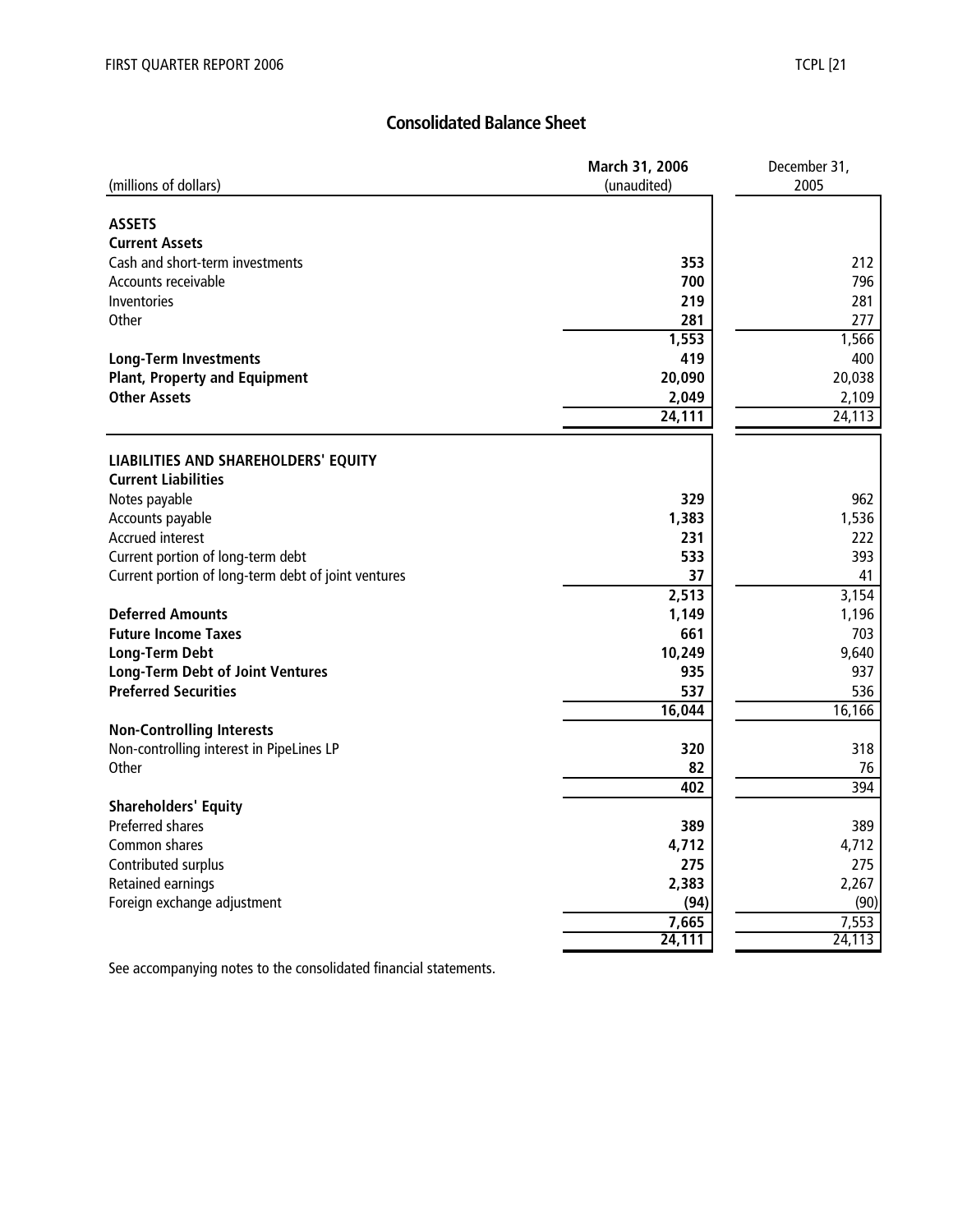# **Consolidated Retained Earnings**

Three months ended March 31 (unaudited)

| (millions of dollars)          | 2006  | 2005  |
|--------------------------------|-------|-------|
|                                |       |       |
| Balance at beginning of period | 2,267 | 1,653 |
| Net income                     | 278   | 238   |
| Preferred share dividends      | (6)   | (6)   |
| Common share dividends         | (156) | (148) |
|                                | 2,383 | 1.737 |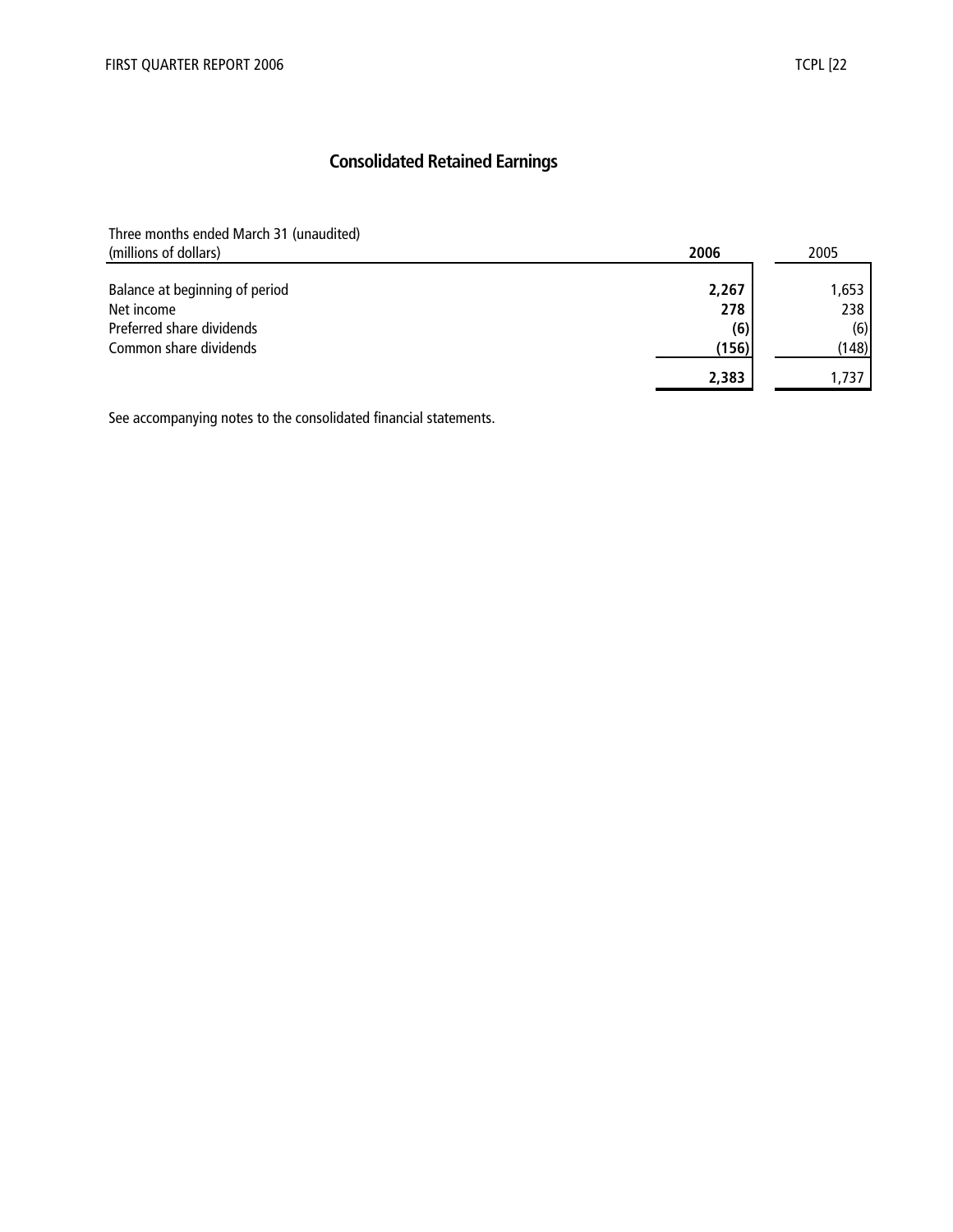# **Notes to Consolidated Financial Statements (Unaudited)**

## **1. Significant Accounting Policies**

The consolidated financial statements of TransCanada PipeLines Limited (TCPL or the company) have been prepared in accordance with Canadian generally accepted accounting principles (GAAP). The accounting policies applied are consistent with those outlined in TCPL's annual audited consolidated financial statements for the year ended December 31, 2005. These consolidated financial statements reflect all normal recurring adjustments that are, in the opinion of management, necessary to present fairly the financial position and results of operations for the respective periods. These consolidated financial statements do not include all disclosures required in the annual financial statements and should be read in conjunction with the 2005 audited consolidated financial statements included in TCPL's 2005 Report. Amounts are stated in Canadian dollars unless otherwise indicated. Certain comparative figures have been reclassified to conform with the current period's presentation.

Since a determination of many assets, liabilities, revenues and expenses is dependent upon future events, the preparation of these consolidated financial statements requires the use of estimates and assumptions. In the opinion of Management, these consolidated financial statements have been properly prepared within reasonable limits of materiality and within the framework of the company's significant accounting policies.

# **2. Segmented Information**

|                                                 | <b>Gas Transmission</b> |       | <b>Power</b> |       | Corporate |      | <b>Total</b> |       |
|-------------------------------------------------|-------------------------|-------|--------------|-------|-----------|------|--------------|-------|
| Three months ended March 31                     |                         |       |              |       |           |      |              |       |
| (unaudited - millions of dollars)               | 2006                    | 2005  | 2006         | 2005  | 2006      | 2005 | 2006         | 2005  |
| Revenues                                        | 1,088                   | 998   | 806          | 412   |           |      | 1,894        | 1,410 |
| Cost of sales                                   | (70)                    |       | (435)        | (265) |           |      | (505)        | (265) |
| Other costs and expenses                        | (340)                   | (307) | (196)        | (113) | (1)       | (2)  | (537)        | (422) |
| Depreciation                                    | (227)                   | (233) | (30)         | (18)  |           |      | (257)        | (251) |
| Operating income/(loss)                         | 451                     | 458   | 145          | 16    | (1)       | (2)  | 595          | 472   |
| Financial charges and non-controlling interests | (192)                   | (197) |              | (2)   | (36)      | (30) | (228)        | (229) |
| Financial charges of joint ventures             | (14)                    | (14)  | (7)          | (2)   |           |      | (21)         | (16)  |
| Equity income                                   | 18                      | 20    |              | 30    |           |      | 18           | 50    |
| Interest income and other                       | 32                      | 14    | 2            | 3     | 15        |      | 49           | 24    |
| Gain on sale of PipeLines LP units              |                         | 80    |              |       |           |      |              | 80    |
| Income taxes                                    | (127)                   | (150) | (51)         | (15)  | 9         | 16   | (169)        | (149) |
| <b>Continuing Operations</b>                    | 168                     | 211   | 89           | 30    | (13)      | (9)  | 244          | 232   |
| <b>Discontinued Operations</b>                  |                         |       |              |       |           |      | 28           |       |
| <b>Net Income Applicable to Common Shares</b>   |                         |       |              |       |           |      | 272          | 232   |

#### **Total Assets**

|                         | <b>March 31, 2006</b> | December 31, |
|-------------------------|-----------------------|--------------|
| (millions of dollars)   | (unaudited)           | 2005         |
| <b>Gas Transmission</b> | 18,077                | 18,252       |
| Power                   | 4,920                 | 4,923        |
| Corporate               | 1.114                 | 938          |
|                         | 24,111                | 24,113       |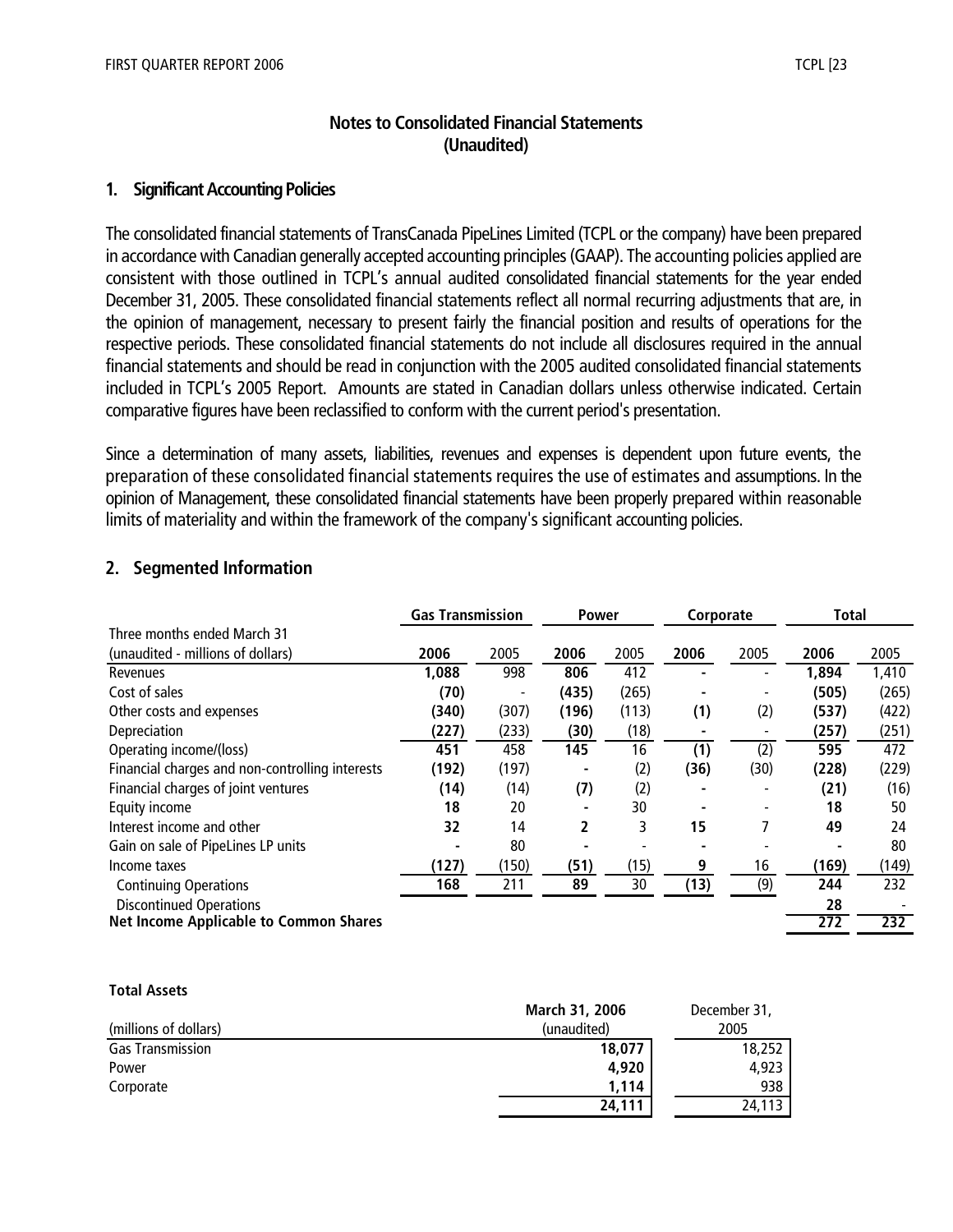# **3. Risk Management and Financial Instruments**

The following represents the material changes to the company's financial instruments since December 31, 2005.

# Energy Price Risk Management

The company executes power, natural gas and heat rate derivatives for overall management of its asset portfolio. Heat rate contracts are contracts for the sale or purchase of power that are priced based on a natural gas index. The fair value and notional volumes of contracts for differences and the swap, future, option and heat rate contracts are shown in the tables below.

#### **Power**

| Asset/(Liability)<br>(millions of dollars)  |                                | March 31, 2006<br>(unaudited) | December 31, 2005 |
|---------------------------------------------|--------------------------------|-------------------------------|-------------------|
|                                             | Accounting<br><b>Treatment</b> | Fair<br>Value                 | Fair<br>Value     |
| Power - swaps and contracts for differences |                                |                               |                   |
| (maturing 2006 to 2011)                     | Hedge                          | (77)                          | (130)             |
| (maturing 2006 to 2010)                     | Non-hedge                      | 6                             | 13                |
| Gas - swaps, futures and options            |                                |                               |                   |
| (maturing 2006 to 2016)                     | Hedge                          | (20)                          | 17                |
| (maturing 2006 to 2008)                     | Non-hedge                      | 5                             | (11)              |
| Heat rate contracts                         |                                |                               |                   |
| (maturing 2006)                             | Non-hedge                      |                               |                   |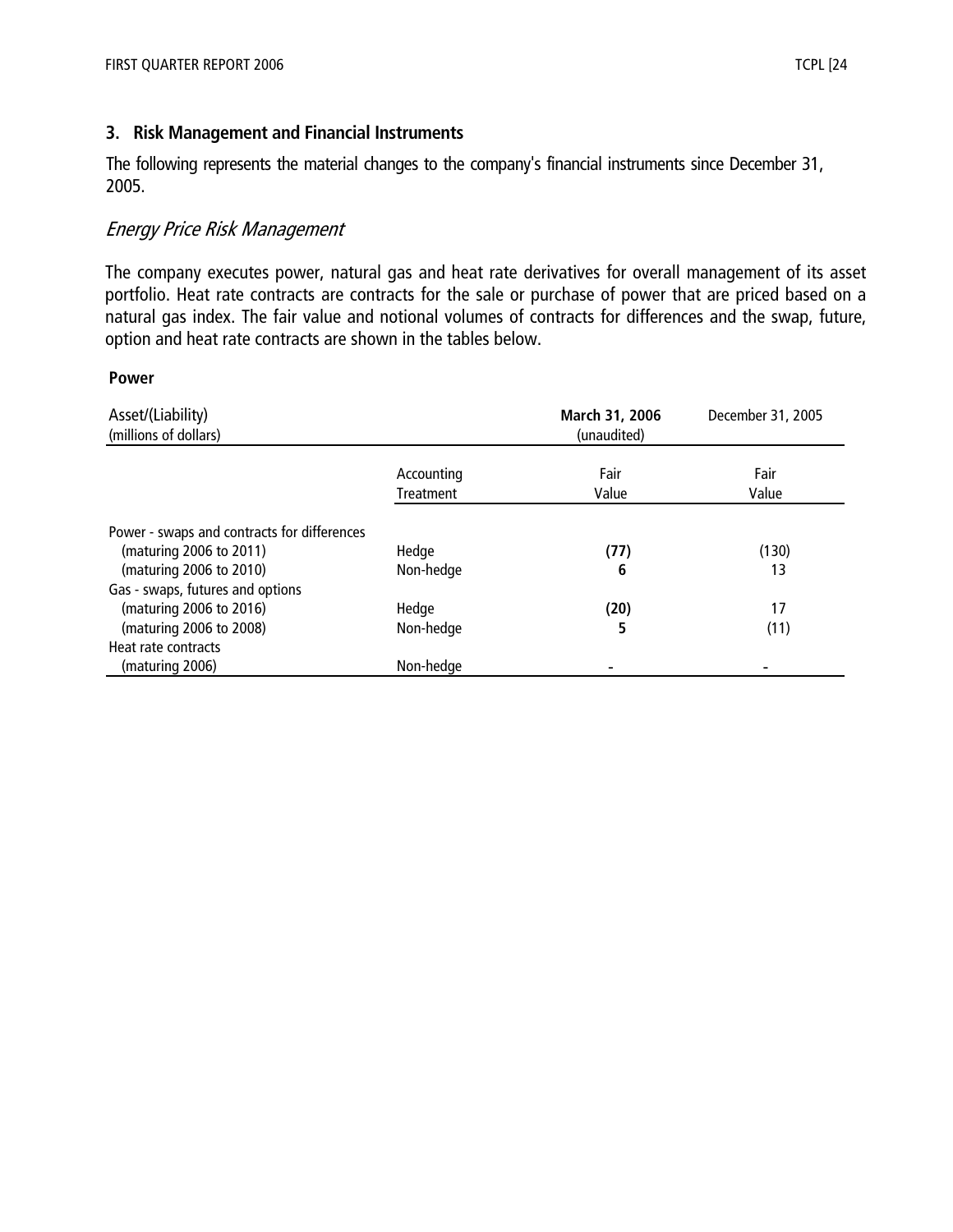#### Notional Volumes

March 31, 2006

| (unaudited)                                    |                         | Power (GWh) |              | Gas (Bcf) |              |  |
|------------------------------------------------|-------------------------|-------------|--------------|-----------|--------------|--|
|                                                | Accounting<br>Treatment | Purchases   | <b>Sales</b> | Purchases | Sales        |  |
| Power - swaps and contracts for<br>differences |                         |             |              |           |              |  |
| (maturing 2006 to 2011)                        | Hedge                   | 2,572       | 8,899        |           |              |  |
| (maturing 2006 to 2010)                        | Non-hedge               | 1,365       | 1,035        |           |              |  |
| Gas - swaps, futures and options               |                         |             |              |           |              |  |
| (maturing 2006 to 2016)                        | Hedge                   |             |              | 91        | 63           |  |
| (maturing 2006 to 2008)                        | Non-hedge               |             |              | 17        | 20           |  |
| Heat rate contracts                            |                         |             |              |           |              |  |
| (maturing 2006)                                | Non-hedge               |             | 26           |           |              |  |
| <b>Notional Volumes</b>                        |                         |             |              |           |              |  |
| December 31, 2005                              |                         | Power (GWh) |              |           | Gas (Bcf)    |  |
|                                                | Accounting              |             |              |           |              |  |
|                                                | Treatment               | Purchases   | <b>Sales</b> | Purchases | <b>Sales</b> |  |
| Power - swaps and contracts for                |                         |             |              |           |              |  |
| differences                                    | Hedge                   | 2,566       | 7,780        |           |              |  |
|                                                | Non-hedge               | 1,332       | 456          |           |              |  |
| Gas - swaps, futures and options               | Hedge                   |             |              | 91        | 69           |  |
|                                                | Non-hedge               |             |              | 15        | 18           |  |
| Heat rate contracts                            | Non-hedge               |             | 35           |           |              |  |